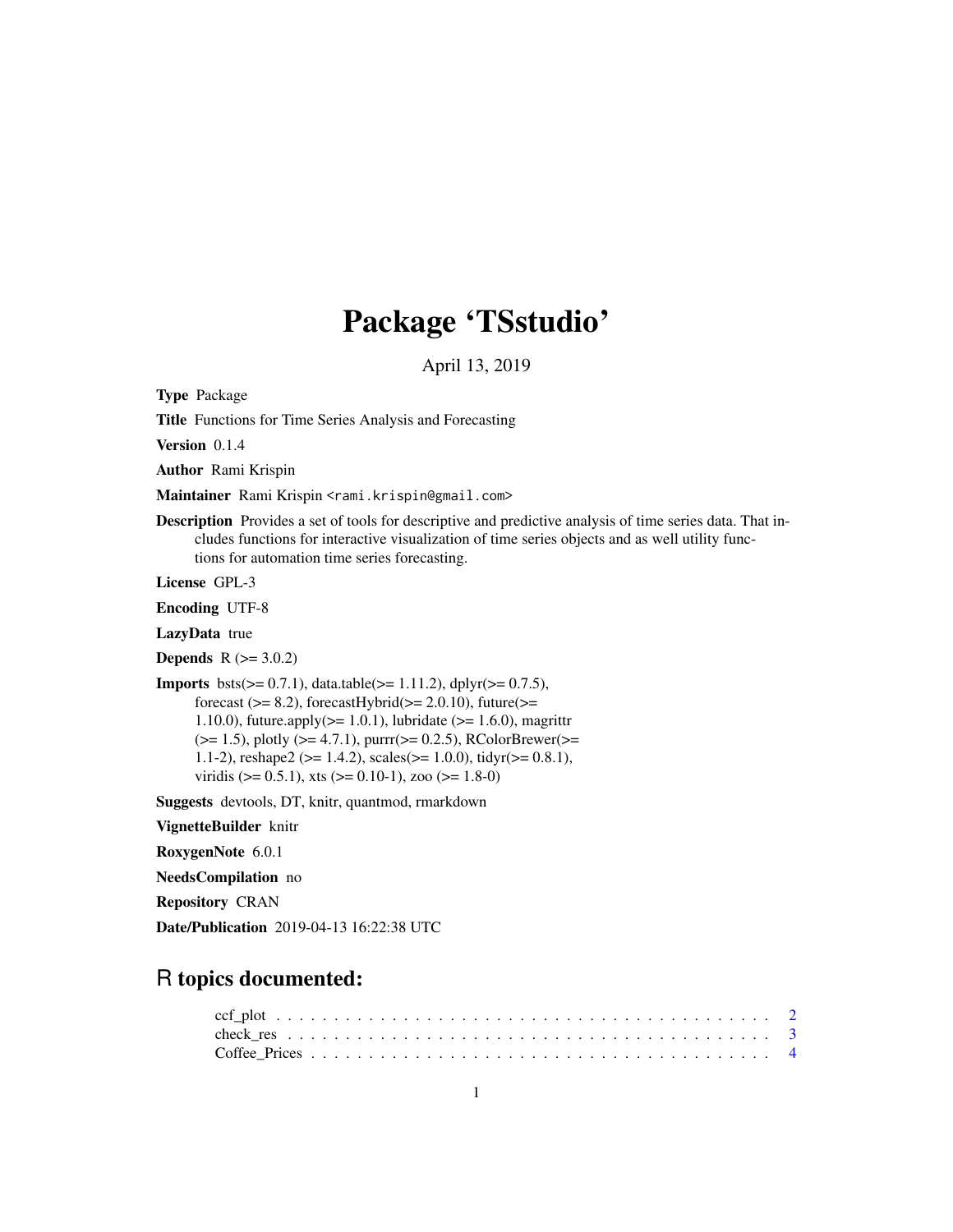<span id="page-1-0"></span>

|  |  | 5  |
|--|--|----|
|  |  | 5  |
|  |  | 6  |
|  |  | 7  |
|  |  | 7  |
|  |  | 8  |
|  |  | 9  |
|  |  | 10 |
|  |  | 10 |
|  |  | 12 |
|  |  | 13 |
|  |  | 15 |
|  |  | 16 |
|  |  | 16 |
|  |  | 17 |
|  |  | 19 |
|  |  | 20 |
|  |  | 21 |
|  |  | 21 |
|  |  | 23 |
|  |  | 23 |
|  |  | 24 |
|  |  | 25 |
|  |  | 26 |
|  |  | 26 |
|  |  | 27 |
|  |  | 28 |
|  |  | 28 |
|  |  | 29 |
|  |  | 29 |
|  |  | 30 |
|  |  | 31 |
|  |  |    |

ccf\_plot *Time Series Cross Correlation Lags Visualization*

# Description

Visualize the series y against the series x lags (according to the setting of the lags argument) and return the corresponding cross-correlation value for each lag

# Usage

```
ccf_{plot}(x, y, lags = 0.12, margin = 0.02, n_{plots} = 3, Xshare = TRUE,Yshare = TRUE, title = NULL)
```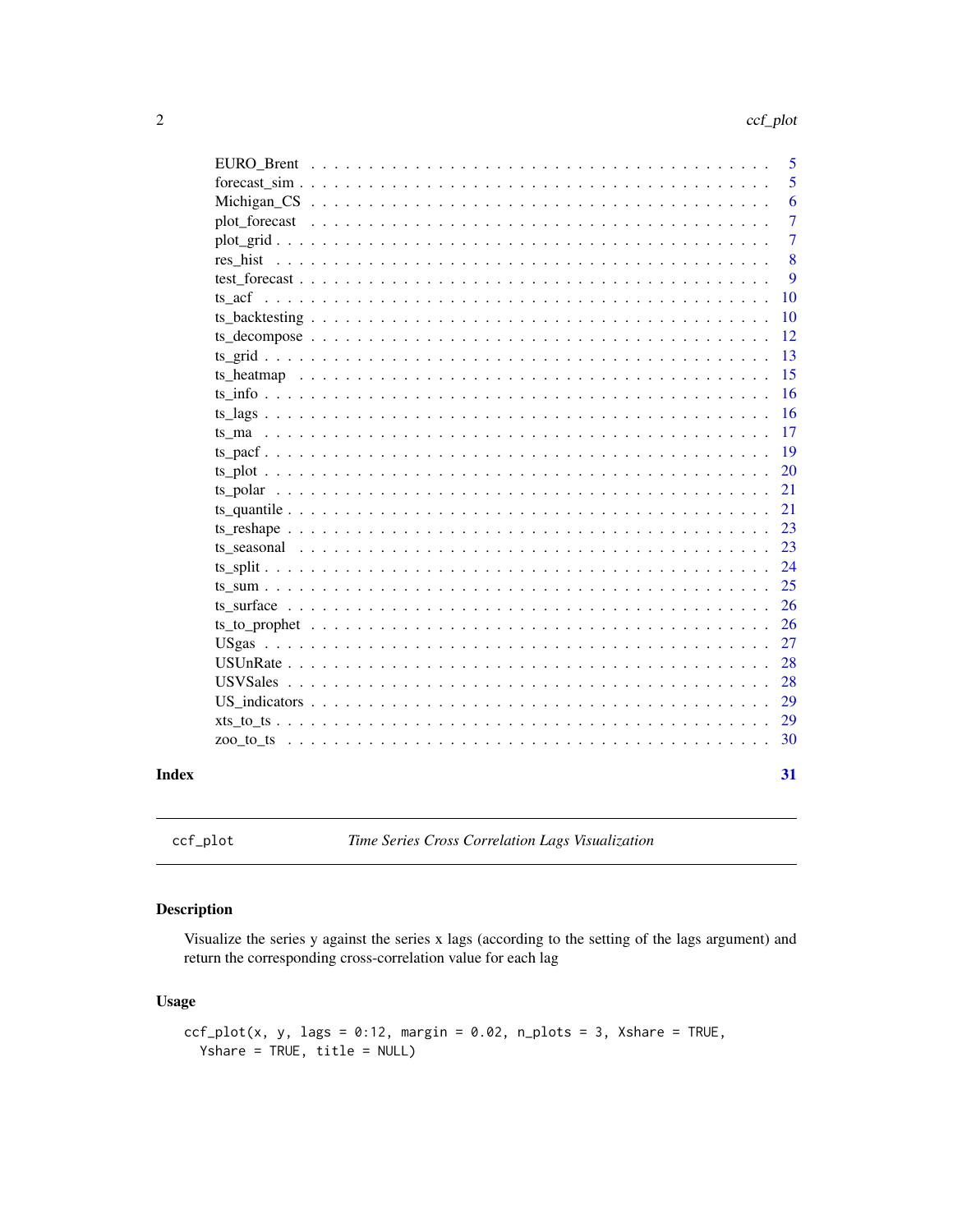#### <span id="page-2-0"></span>check\_res 3

#### Arguments

| $\mathsf{x}$ | A univariate time series object of a class "ts"                                                                                                                                                                                                                                                                                                                         |
|--------------|-------------------------------------------------------------------------------------------------------------------------------------------------------------------------------------------------------------------------------------------------------------------------------------------------------------------------------------------------------------------------|
| y            | A univariate time series object of a class "ts"                                                                                                                                                                                                                                                                                                                         |
| lags         | An integer, set the lags range, by default will plot the two series along with the<br>first 12 lags                                                                                                                                                                                                                                                                     |
| margin       | Plotly parameter, either a single value or four values (all between 0 and 1). If<br>four values provided, the first will be used as the left margin, the second will be<br>used as the right margin, the third will be used as the top margin, and the fourth<br>will be used as the bottom margin. If a single value provided, it will be used as<br>all four margins. |
| n_plots      | An integer, define the number of plots per row                                                                                                                                                                                                                                                                                                                          |
| Xshare       | Plotly parameter, should the x-axis be shared amongst the subplots?                                                                                                                                                                                                                                                                                                     |
| Yshare       | Plotly parameter, should the y-axis be shared amongst the subplots?                                                                                                                                                                                                                                                                                                     |
| title        | A character, optional, set the plot title                                                                                                                                                                                                                                                                                                                               |

#### Value

Plot

# Examples

```
data("USUnRate")
data("USVSales")
ccf_plot(x = USVSales, y = USUnRate)
#Plotting the first 6 lead and lags of the USVSales with the USUnRate
ccf_{\text{plot}}(x = \text{USV} \text{Sales}, y = \text{USUnRate}, \text{lags} = -6:6)# Setting the plot margin and number of plots in each raw
ccf_{plot}(x = USV Sales, y = USUnRate, lags = c(0, 6, 12, 24),margin = 0.01, n_plots = 2)
```
check\_res *Visualization of the Residuals of a Time Series Model*

#### Description

Provides a visualization of the residuals of a time series model. That includes a time series plot of the residuals, and the plots of the autocorrelation function (acf) and histogram of the residuals

#### Usage

check\_res(ts.model, lag.max = 36)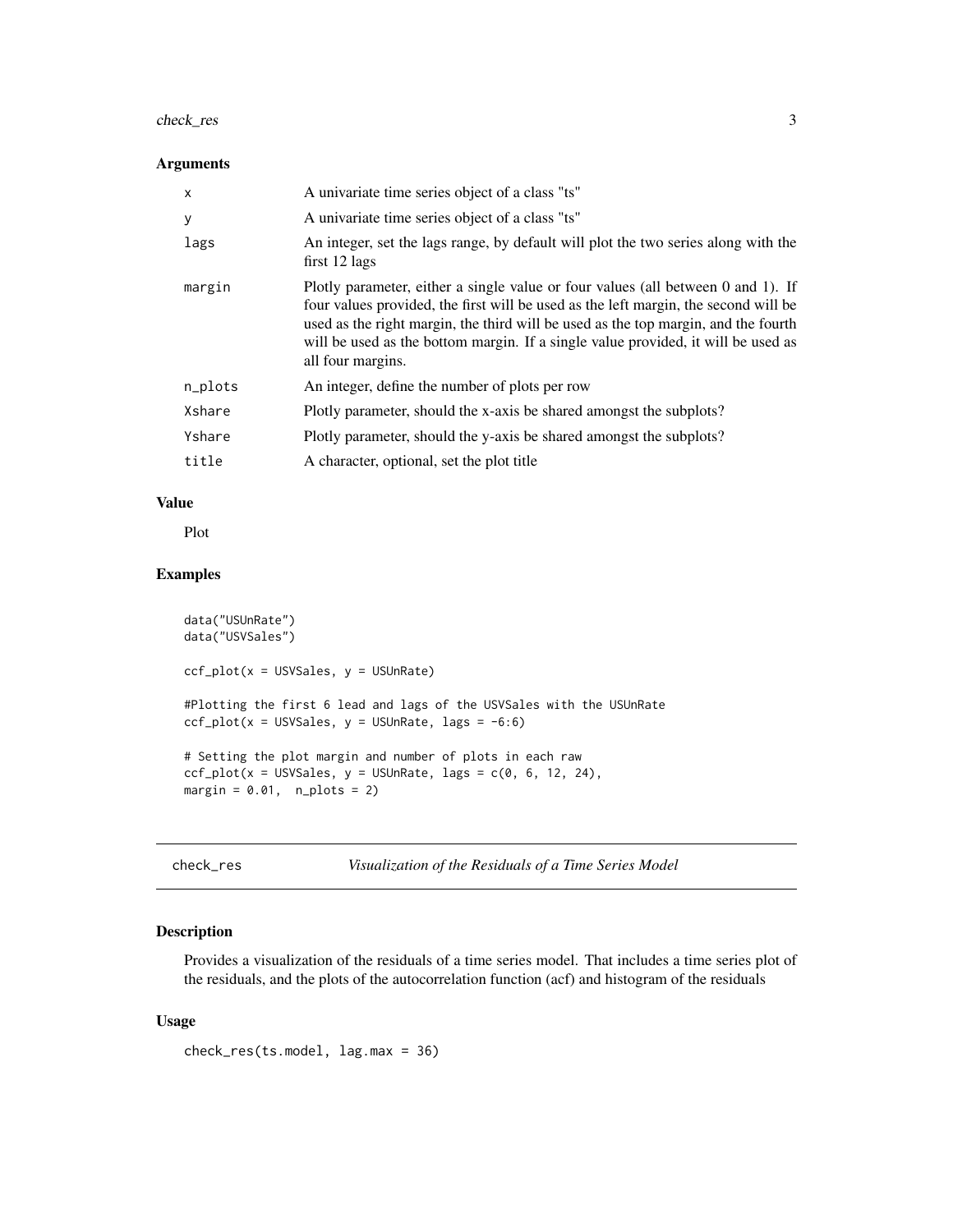# <span id="page-3-0"></span>Arguments

| ts.model | A time series model (or forecasted) object, support any model from the forecast<br>package with a residuals output |
|----------|--------------------------------------------------------------------------------------------------------------------|
| lag.max  | The maximum number of lags to display in the residuals' autocorrelation func-<br>tion plot                         |

# Examples

library(forecast) data(USgas)

```
# Create a model
fit <- auto.arima(USgas)
```
# Check the residuals of the model check\_res(fit)

Coffee\_Prices *Coffee Prices: Robusta and Arabica*

# Description

Coffee Prices: Robusta and Arabica: 1960 - 2018. Units: Dollars per Kg

# Usage

```
Coffee_Prices
```
#### Format

Time series data - 'mts' object

# Source

WIKI Commodity Prices - Quandle

# Examples

ts\_plot(Coffee\_Prices)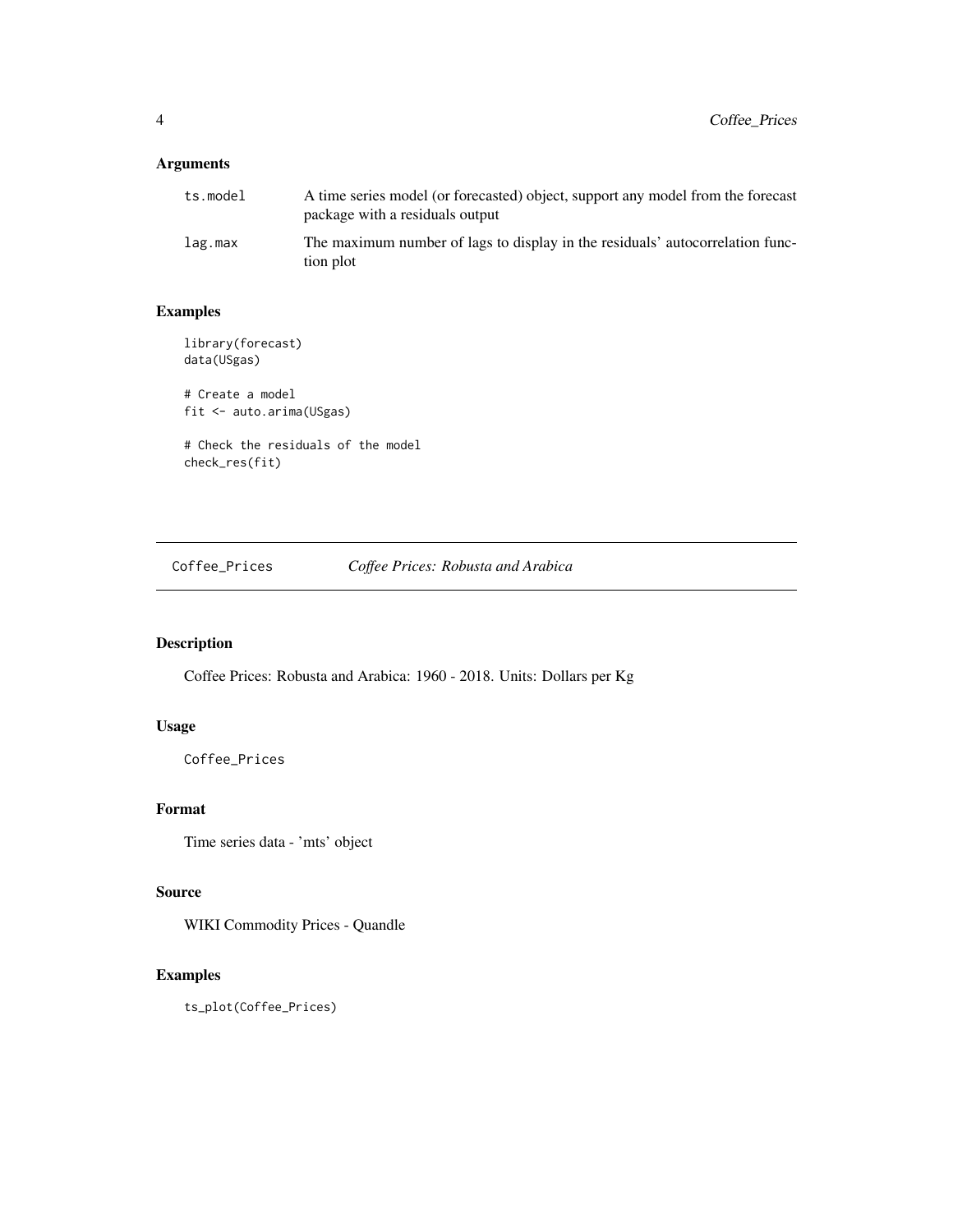<span id="page-4-0"></span>

#### Description

Crude Oil Prices: Brent - Europe: 1987 - 2017. Units: Dollars per Barrel

# Usage

EURO\_Brent

#### Format

Time series data - 'zoo' object

#### Source

U.S. Energy Information Administration, Crude Oil Prices: Brent - Europe [MCOILBRENTEU], retrieved from FRED, Federal Reserve Bank of St. Louis; https://fred.stlouisfed.org/series/MCOILBRENTEU, January 8, 2018.

#### Examples

ts\_plot(EURO\_Brent) ts\_decompose(EURO\_Brent, type = "both")

| forecast_sim | Forecasting simulation |  |
|--------------|------------------------|--|
|--------------|------------------------|--|

# Description

Creating different forecast paths for forecast objects (when applicable), by utilizing the underline model distribution with the [simulate](#page-0-0) function

#### Usage

```
forecast_sim(model, h, n, sim_color = "blue", opacity = 0.05, plot = TRUE)
```
# Arguments

| model     | A forecasting model supporting Arima, auto. arima, ets, and nnetar models<br>from the **forecast** package |
|-----------|------------------------------------------------------------------------------------------------------------|
| h         | An integer, defines the forecast horizon                                                                   |
| n         | An integer, set the number of iterations of the simulation                                                 |
| sim_color | Set the color of the simulation paths lines                                                                |
| opacity   | Set the opacity level of the simulation path lines                                                         |
| plot      | Logical, if TRUE will desplay the output plot                                                              |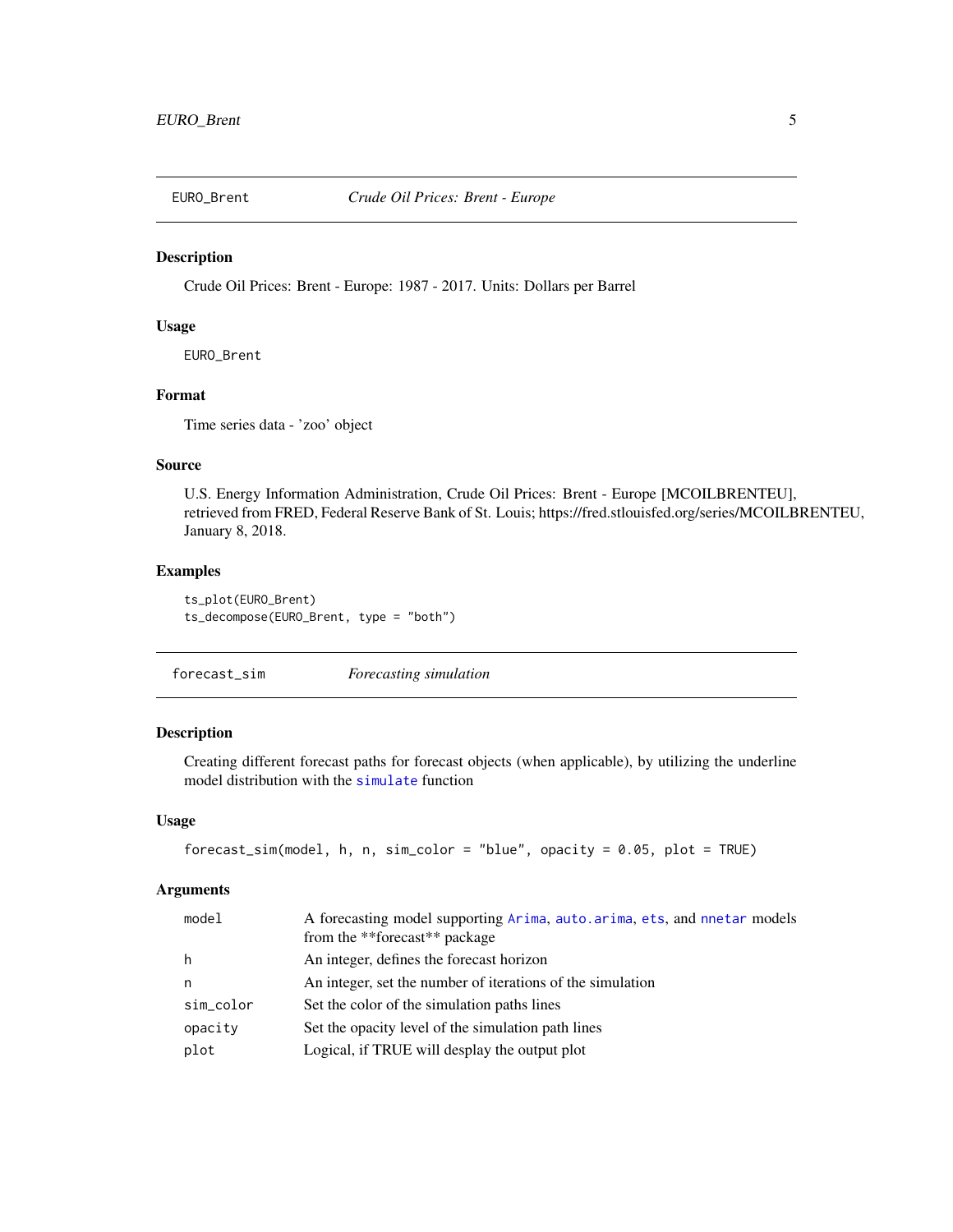<span id="page-5-0"></span>The baseline series, the simulated values and a plot

#### Examples

```
## Not run:
library(forecast)
data(USgas)
# Create a model
fit <- auto.arima(USgas)
# Simulate 100 possible forecast path, with horizon of 60 months
forecast\_sim(model = fit, h = 60, n = 100)## End(Not run)
```

| Michigan_CS | University of Michigan Consumer Survey, Index of Consumer Senti- |  |
|-------------|------------------------------------------------------------------|--|
|             | ment                                                             |  |

# Description

University of Michigan Consumer Survey, Index of Consumer Sentiment: 1980 - 2017. Units: Index 1966:Q1=100

#### Usage

Michigan\_CS

#### Format

Time series data - 'xts' object

#### Source

University of Michigan, University of Michigan: Consumer Sentiment

# Examples

```
ts_plot(Michigan_CS)
ts_heatmap(Michigan_CS)
```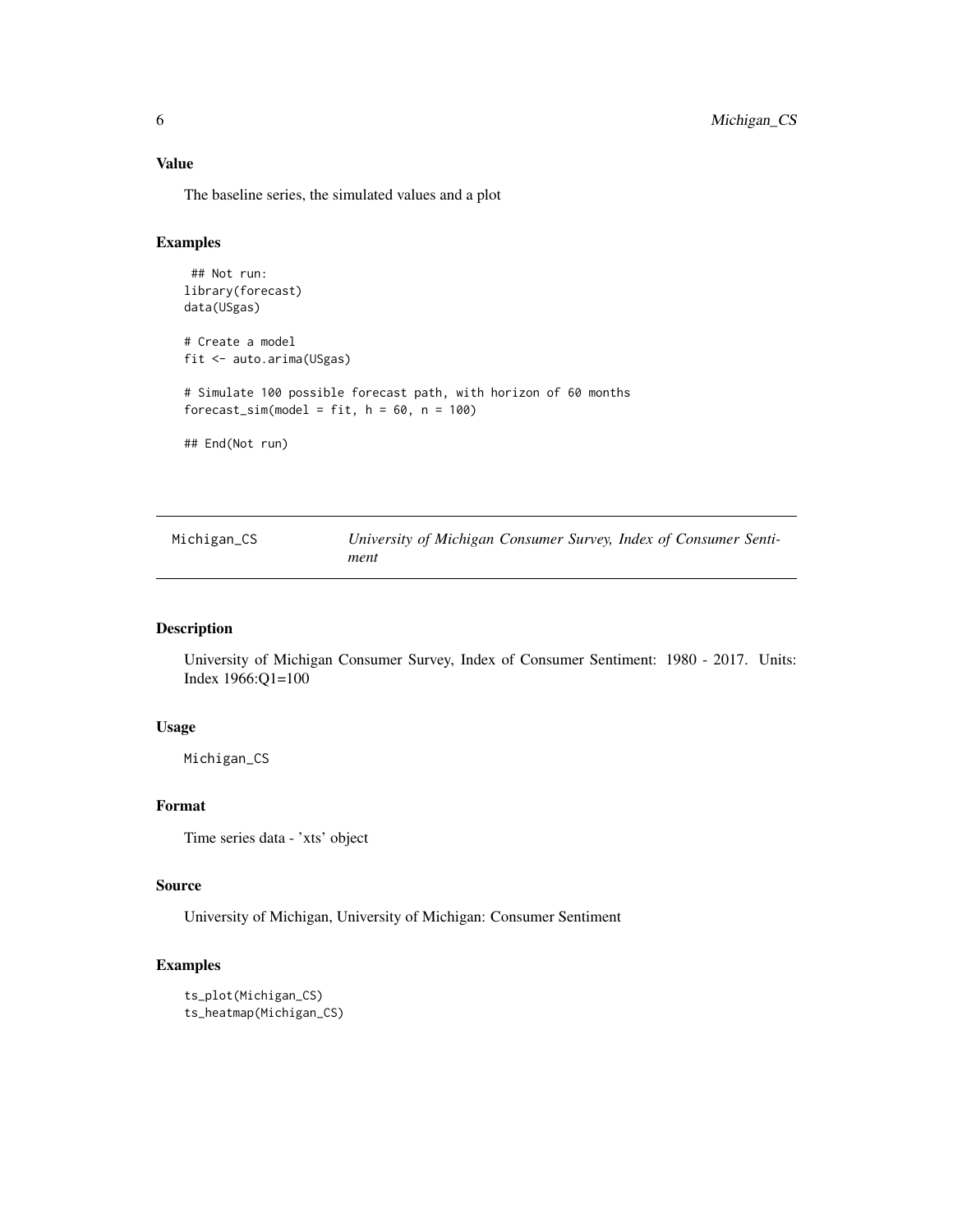<span id="page-6-0"></span>

# Description

Visualization functions for forecast package forecasting objects

#### Usage

```
plot_forecast(forecast_obj, title = NULL, Xtitle = NULL, Ytitle = NULL,
 color = NULL, width = 2)
```
# Arguments

| forecast_obj | A forecast object from the forecast, forecastHybrid, or bsts packages |
|--------------|-----------------------------------------------------------------------|
| title        | A character, a plot title, optional                                   |
| Xtitle       | Set the X axis title, default set to NULL                             |
| Ytitle       | Set the Y axis title, default set to NULL                             |
| color        | A character, the plot, support both name and expression               |
| width        | An Integer, define the plot width, default is set to 2                |

# Examples

```
data(USgas)
library(forecast)
fit <- ets(USgas)
fc<- forecast(fit, h = 60)
plot_forecast(fc)
```
plot\_grid *Visualizing Grid Search Results*

# Description

Visualizing Grid Search Results

#### Usage

```
plot_grid(grid.obj, top = NULL, highlight = 0.1, type = "parcoords",
  colors = list(showscale = TRUE, reversescale = FALSE, colorscale = "Jet"))
```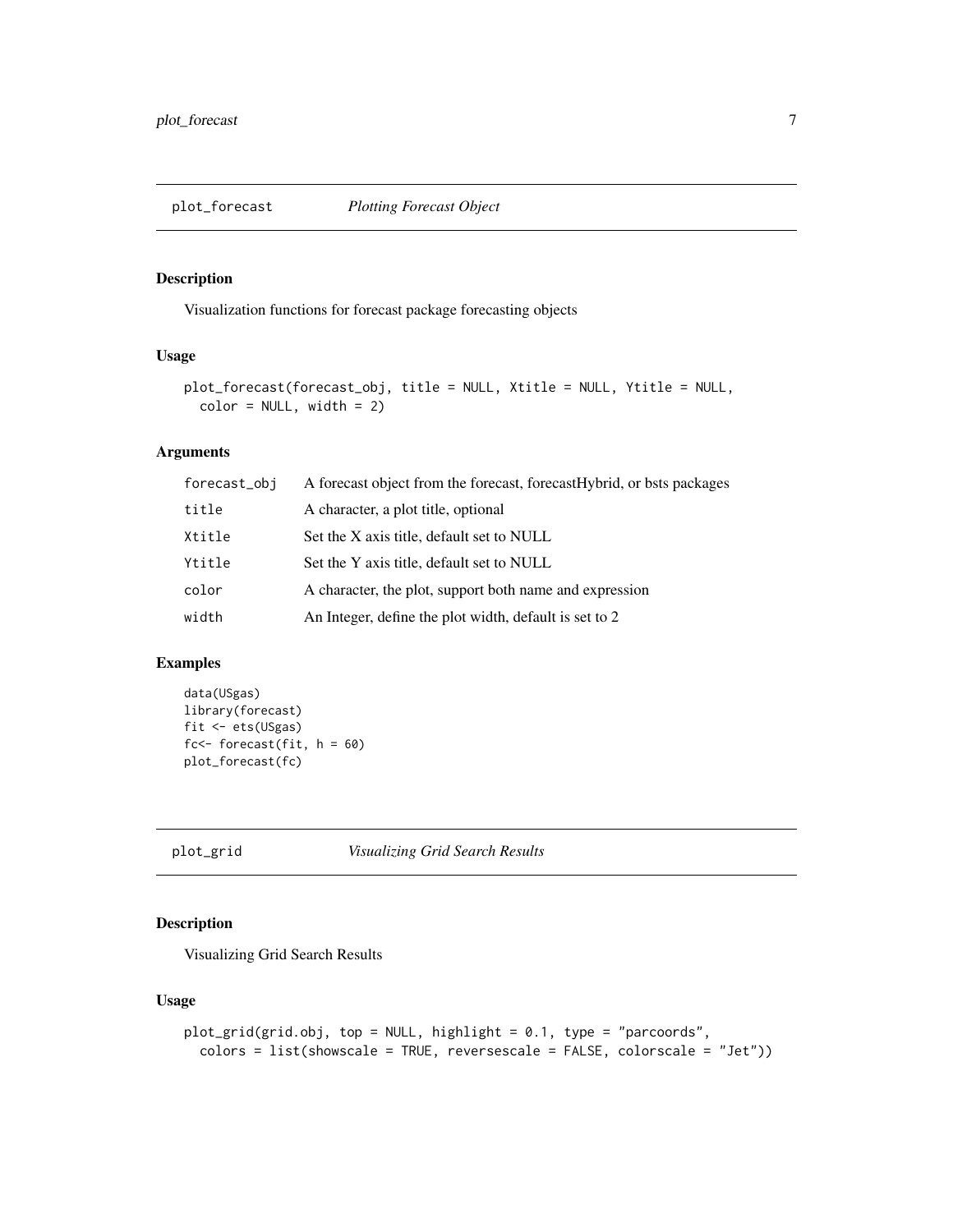# <span id="page-7-0"></span>Arguments

| grid.obj  | A ts_grid output object                                                                                                                                                                                                                                                                                                                                                                          |
|-----------|--------------------------------------------------------------------------------------------------------------------------------------------------------------------------------------------------------------------------------------------------------------------------------------------------------------------------------------------------------------------------------------------------|
| top       | An integer, set the number of hyper-parameters combinations to visualize (or-<br>dered by accuracy). If set to NULL (default), will plot the top 100 combinations                                                                                                                                                                                                                                |
| highlight | A proportion between 0 (excluding) and 1, set the number of hyper-parameters<br>combinations to highlight (by accuracy), if the type argument is set to "parco-<br>ords"                                                                                                                                                                                                                         |
| type      | The plot type, either "3D" for 3D plot or "parcoords" for parallel coordinates<br>plot. Note: the 3D plot option is applicable whenever there are three tuning<br>parameters, otherwise will use a 2D plot for two tuning parameters.                                                                                                                                                            |
| colors    | A list of plotly arguments for the color scale setting:<br>showscale - display the color scale if set to TRUE.<br>reversescale - reverse the color scale if set to TRUE<br>colorscale set the color scale of the plot, possible palettes are: Greys, YlGnBu,<br>Greens, YlOrRd, Bluered, RdBu, Reds, Blues, Picnic, Rainbow, Portland, Jet,<br>Hot, Blackbody, Earth, Electric, Viridis, Cividis |

res\_hist *Histogram Plot of the Residuals Values*

# Description

Histogram plot of the residuals values

# Usage

```
res_hist(forecast.obj)
```
# Arguments

forecast.obj A fitted or forecasted object (of the forecast package) with residuals output

# Examples

```
## Not run:
library(forecast)
data(USgas)
```
# Set the horizon of the forecast  $h$  <- 12

```
# split to training/testing partition
split_ts <- ts_split(USgas, sample.out = h)
train <- split_ts$train
test <- split_ts$test
```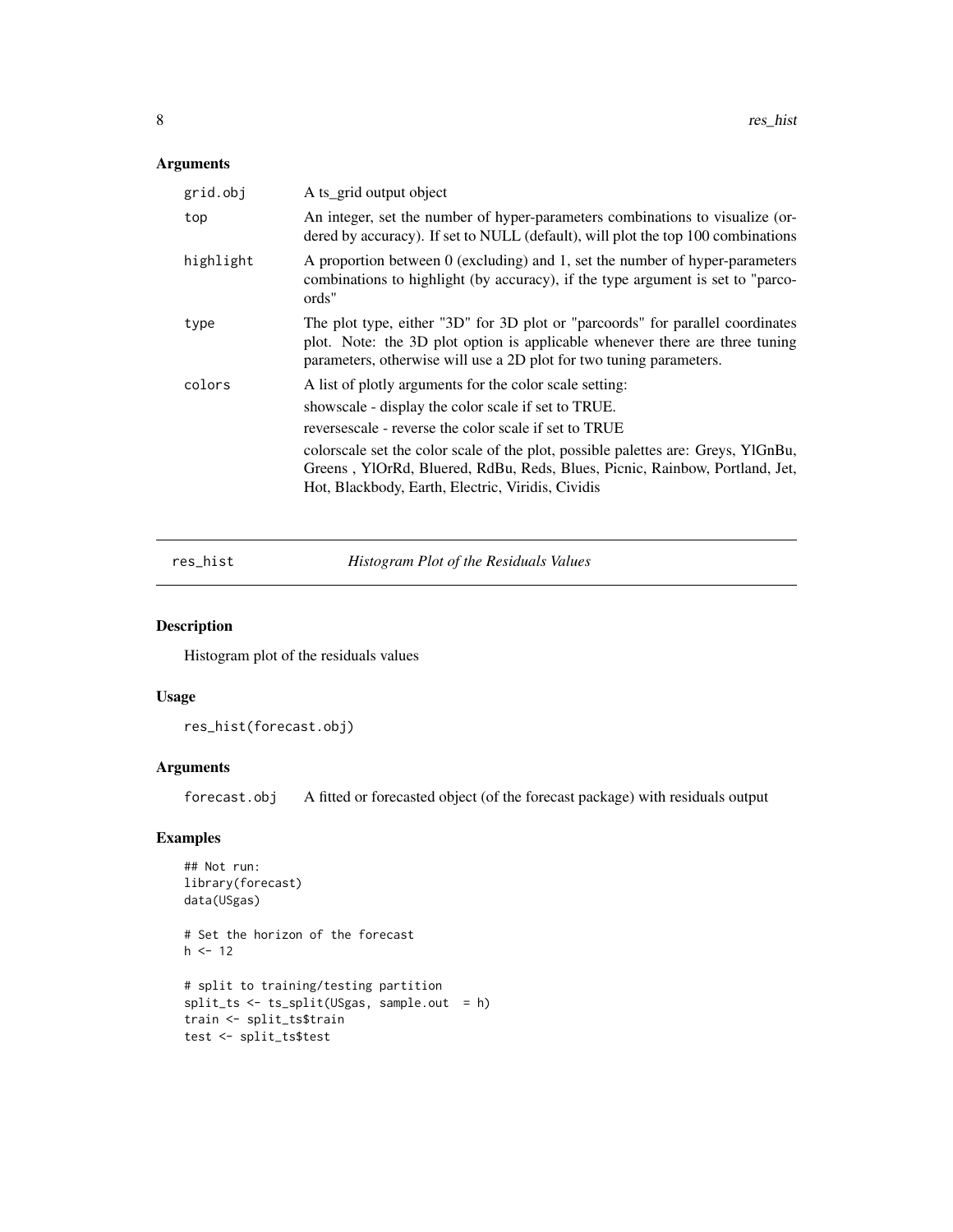# <span id="page-8-0"></span>test\_forecast 9

```
# Create forecast object
fc \leq forecast(auto.arima(train, lambda = BoxCox.lambda(train)), h = h)
# Plot the fitted and forecasted vs the actual values
res_hist(forecast.obj = fc)
## End(Not run)
```
test\_forecast *Visualize of the Fitted and the Forecasted vs the Actual Values*

#### Description

Visualize the fitted values of the training set and the forecast values of the testing set against the actual values of the series

#### Usage

```
test_forecast(actual, forecast.obj, train = NULL, test, Ygrid = FALSE,
 Xgrid = FALSE, hover = TRUE)
```
#### Arguments

| actual       | The full time series object (supports "ts", "zoo" and "xts" formats)                                                                                |
|--------------|-----------------------------------------------------------------------------------------------------------------------------------------------------|
| forecast.obj | The forecast output of the training set with horizon align to the length of the<br>testing (support forecasted objects from the "forecast" package) |
| train        | Training partition, a subset of the first n observation in the series (not required thed)                                                           |
| test         | The testing (hold-out) partition                                                                                                                    |
| Ygrid        | Logic, show the Y axis grid if set to TRUE                                                                                                          |
| Xgrid        | Logic, show the X axis grid if set to TRUE                                                                                                          |
| hover        | If TRUE add tooltip with information about the model accuracy                                                                                       |

# Examples

```
## Not run:
library(forecast)
data(USgas)
# Set the horizon of the forecast
h < -12# split to training/testing partition
split_ts <- ts_split(USgas, sample.out = h)
train <- split_ts$train
test <- split_ts$test
```
# Create forecast object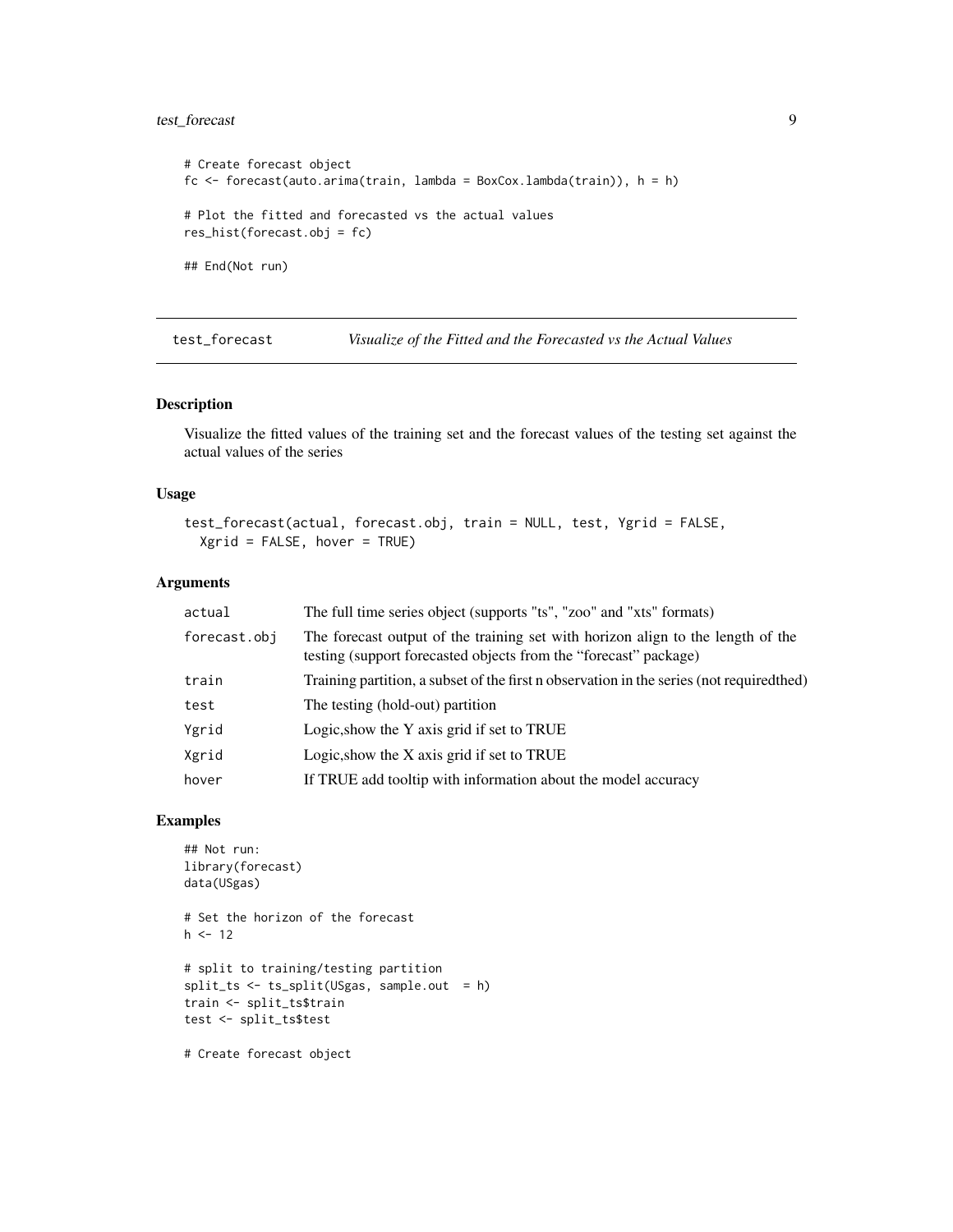<span id="page-9-0"></span>10 ts\_backtesting

```
fc \leq forecast(auto.arima(train, lambda = BoxCox.lambda(train)), h = h)
# Plot the fitted and forecasted vs the actual values
test_forecast(actual = USgas, forecast.obj = fc, test = test)## End(Not run)
```
ts\_acf *A Visualization Function of the ACF Estimation*

#### Description

A Visualization Function of the ACF Estimation

#### Usage

 $ts_act(ts.obj, lag.max = NULL, ci = 0.95, color = NULL)$ 

# Arguments

| ts.obj  | a univariate or multivariate time series object of class "ts", "mts", "zoo" or "xts"                                                                                                                                                   |
|---------|----------------------------------------------------------------------------------------------------------------------------------------------------------------------------------------------------------------------------------------|
| lag.max | maximum lag at which to calculate the acf. Default is $10*log10(N/m)$ where N<br>is the number of observations and m the number of series. Will be automatically<br>limited to one less than the number of observations in the series. |
| ci      | the significant level of the estimation - a numeric value between 0 and 1, default<br>is set for $0.95$                                                                                                                                |
| color   | The color of the plot, support both name and expression                                                                                                                                                                                |

#### Examples

data(USgas)

ts\_acf(USgas, lag.max = 60)

ts\_backtesting *Evaluation Function for Forecasting Models*

#### Description

Performance evaluation function for forecasting models, by training and testing the performance of each model over a sequence of periods to identify the performance of a model over time (both accuracy and stability)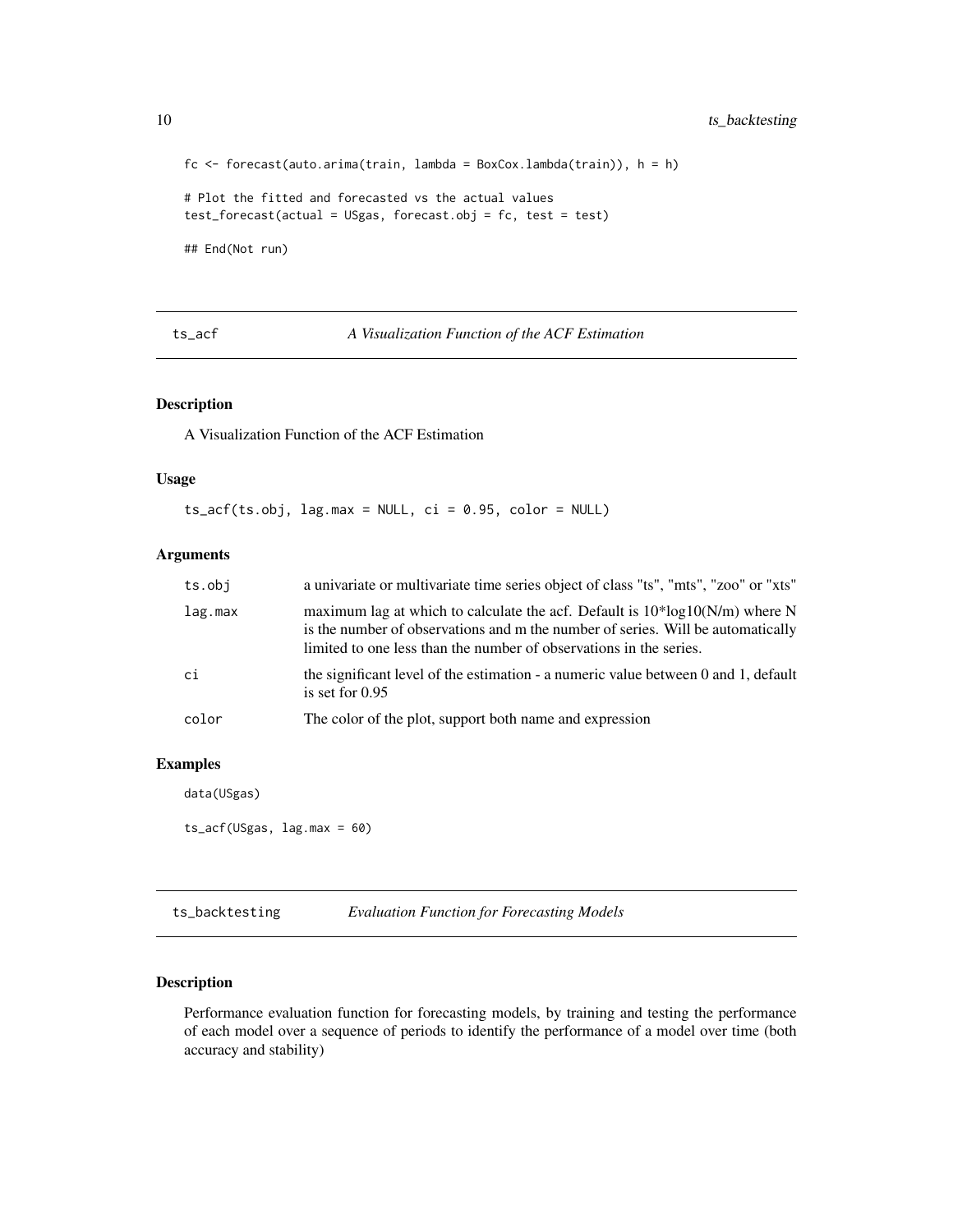# <span id="page-10-0"></span>ts\_backtesting 11

# Usage

```
ts_backtesting(ts.obj, models = "abehntw", periods = 6, error = "MAPE",
 window_size = 3, h = 3, plot = TRUE, a.arg = NULL, b.arg = NULL,
 e.arg = NULL, h.arg = NULL, n.arg = NULL, t.arg = NULL,
 w.arg = NULL, xreg.h = NULL, parallel = FALSE)
```
# Arguments

| ts.obj      | A univariate time series object of a class "ts"                                                                                                                                  |
|-------------|----------------------------------------------------------------------------------------------------------------------------------------------------------------------------------|
| models      | String, define the type of models to use in the training function:                                                                                                               |
|             | 'a' - auto.arima (forecast package)                                                                                                                                              |
|             | 'b' - Bayesian Structural Time Series (bsts package)                                                                                                                             |
|             | 'e' - ets (forecast package)                                                                                                                                                     |
|             | 'h' - hybrid timse series model (forecastHybrid package)                                                                                                                         |
|             | 'n' - Neural Network Time Series (forecast package)                                                                                                                              |
|             | 't' - tbats (forecast package)                                                                                                                                                   |
|             | 'w' - Holt Winters (stats package)                                                                                                                                               |
| periods     | The number of periods to evaluate the models (with a minimum of 2)                                                                                                               |
| error       | The type of error to evaluate by - "MAPE" (default) or "RMSE"                                                                                                                    |
| window_size | An integer, the size of the backtesting window                                                                                                                                   |
| h           | Integer, the horizon of the selected forecasting model                                                                                                                           |
| plot        | Logical, if TRUE desplay a plot with the backtesting progress                                                                                                                    |
| a.arg       | List, an optional arguments to pass to the auto. arima function                                                                                                                  |
| b.arg       | List, an optional arguments to pass to the <b>bsts</b> function                                                                                                                  |
| e.arg       | List, an optional argument to pass to the ets function                                                                                                                           |
| h.arg       | List, an optional argument to pass to the hybridModel function                                                                                                                   |
| n.arg       | List, an optional argument to pass to the nnetar function                                                                                                                        |
| t.arg       | List, an optional arguments to pass to the that's function                                                                                                                       |
| w.arg       | List, an optional arguments to pass to the Holt Winters function                                                                                                                 |
| xreg.h      | A data.frame or matrix, optional argument, set the futuer values external regres-<br>sors in case using the 'xreg' argument in one of the models (auto.arima, nnetar,<br>hybrid) |
| parallel    | Logical, if TRUE use parallel option when applicable (auto.arima, hybridModel)                                                                                                   |

# Examples

```
## Not run:
data(USgas)
USgas_backtesting <- ts_backtesting(USgas,
                                   periods = 6,
                                   window_size = 24,
                                   h = 60,error = "RMSE")
```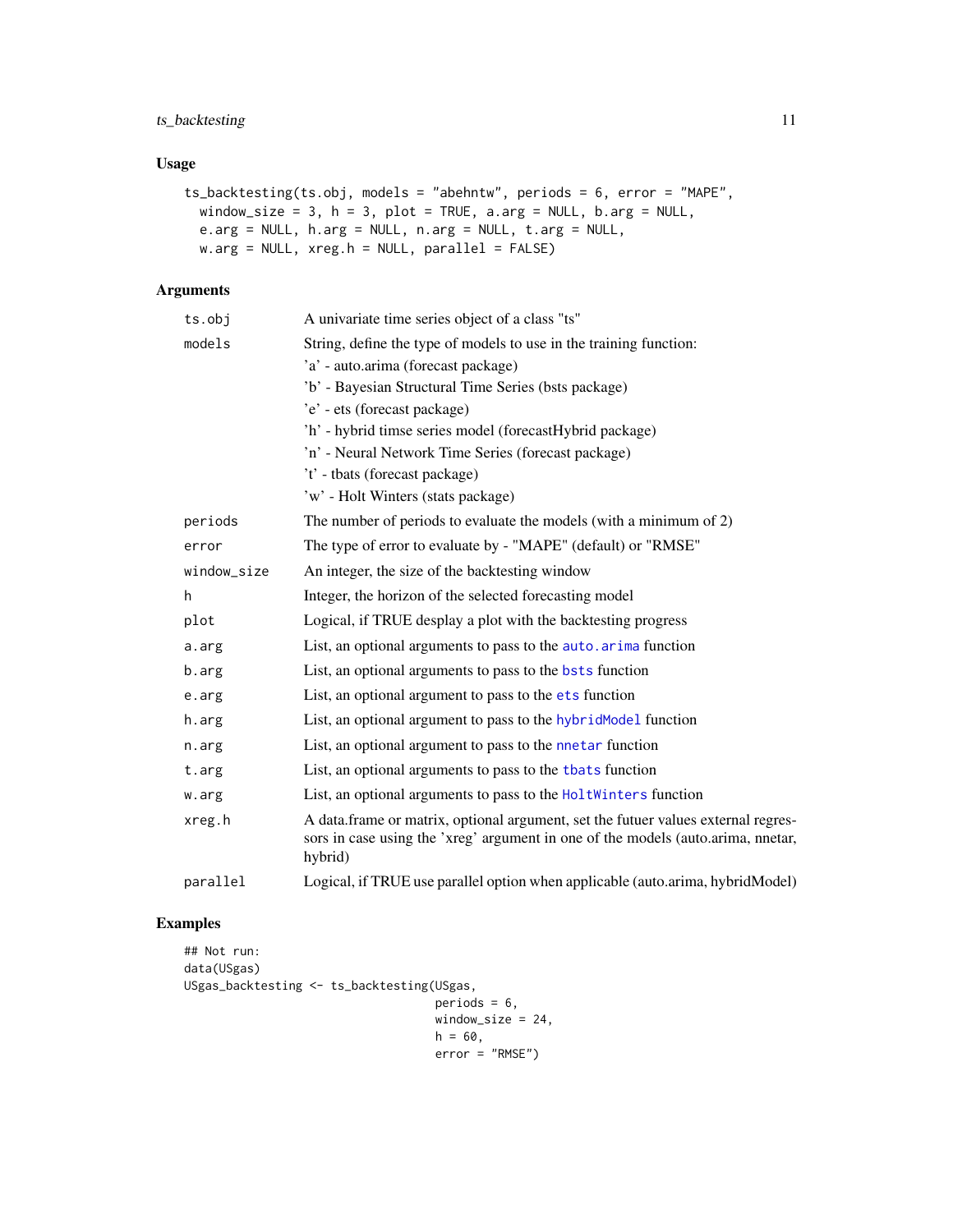```
# Selecting a specific models (auto.arima, ets and nnetar)
USgas_backtesting <- ts_backtesting(USgas,
                                    models = "aen",
                                    periods = 6,
                                    window_size = 24,
                                    h = 60# Retrieve the models leaderboard
USgas_backtesting$leaderboard
# Retrieve the best forecast results
USgas_backtesting$leadForecast$mean
# Retrieve the final forecast of the ets model
USgas_backtesting$Forecast_Final$ets$mean
# Retrieve the ets forecast during the first period of testing
USgas_backtesting$period_1$ets$forecast$mean
# Get the final plot of the models performance and the selected forecasting model
USgas_backtesting$summary_plot
## End(Not run)
```
ts\_decompose *Visualization of the Decompose of a Time Series Object*

# Description

Interactive visualization the trend, seasonal and random components of a time series based on the decompose function from the stats package.

#### Usage

```
ts_decompose(ts.obj, type = "additive", showline = TRUE)
```
#### Arguments

| ts.obj   | a univariate time series object of a class "ts", "zoo" or "xts"                                                                                                                  |
|----------|----------------------------------------------------------------------------------------------------------------------------------------------------------------------------------|
| type     | Set the type of the seasonal component, can be set to either "additive", "mul-<br>tiplicative" or "both" to compare between the first two options (default set to<br>"additive") |
| showline | Logic, add a separation line between each of the plot components (default set to<br>TRUE)                                                                                        |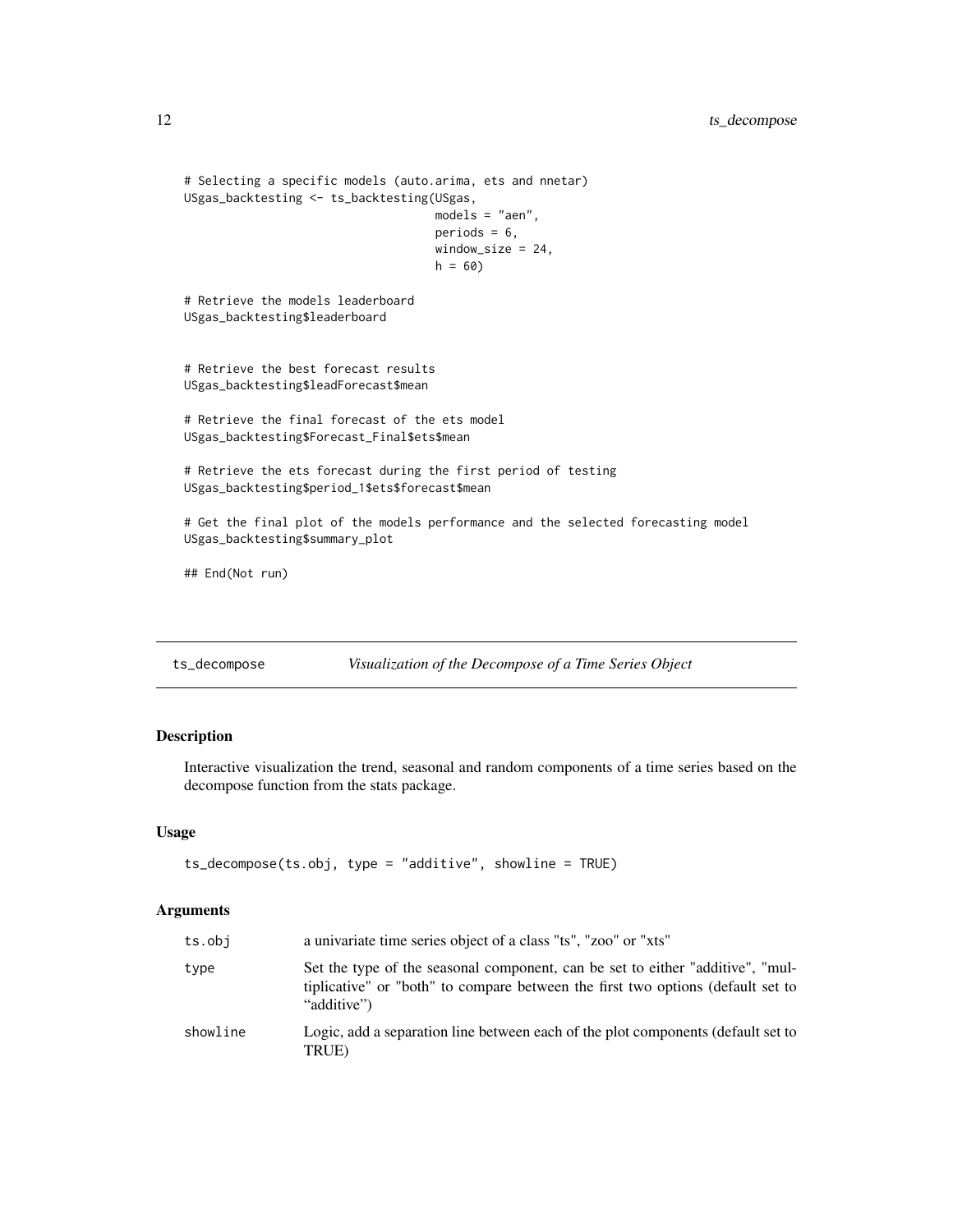#### <span id="page-12-0"></span>ts\_grid 13

# Examples

```
# Defualt decompose plot
ts_decompose(AirPassengers)
# Remove the sepration lines between the plot components
ts_decompose(AirPassengers, showline = FALSE)
# Plot side by side a decompose of additive and multiplicative series
ts_decompose(AirPassengers, type = "both")
```
ts\_grid *Tuning Time Series Forecasting Models Parameters with Grid Search*

#### Description

Tuning time series models with grid search approach using backtesting method. If set to "auto" (default), will use all available cores in the system minus 1

#### Usage

```
ts_grid(ts.obj, model, optim = "MAPE", periods, window_length = NULL,
 window_space, window_test, hyper_params, parallel = TRUE,
 n.cores = "auto")
```
# Arguments

| ts.obj        | A univariate time series object of a class "ts"                                                                                                                                                              |
|---------------|--------------------------------------------------------------------------------------------------------------------------------------------------------------------------------------------------------------|
| model         | A string, defines the model                                                                                                                                                                                  |
| optim         | A string, set the optimization method - c("MAPE", "RMSE")                                                                                                                                                    |
| periods       | A string, set the number backtesting periods                                                                                                                                                                 |
| window_length | An integer, defines the length of the backtesting training window. If set to NULL<br>(default) will use an expending window starting the from the first observation,<br>otherwise will use a sliding window. |
| window_space  | An integer, set the space length between each of the backtesting training parti-<br>tion                                                                                                                     |
| window_test   | An integer, set the length of the backtesting testing partition                                                                                                                                              |
| hyper_params  | A list, defines the tuning parameters and their range                                                                                                                                                        |
| parallel      | Logical, if TRUE use multiple cores in parallel                                                                                                                                                              |
| n.cores       | Set the number of cores to use if the parallel argument is set to TRUE.                                                                                                                                      |

#### Value

A list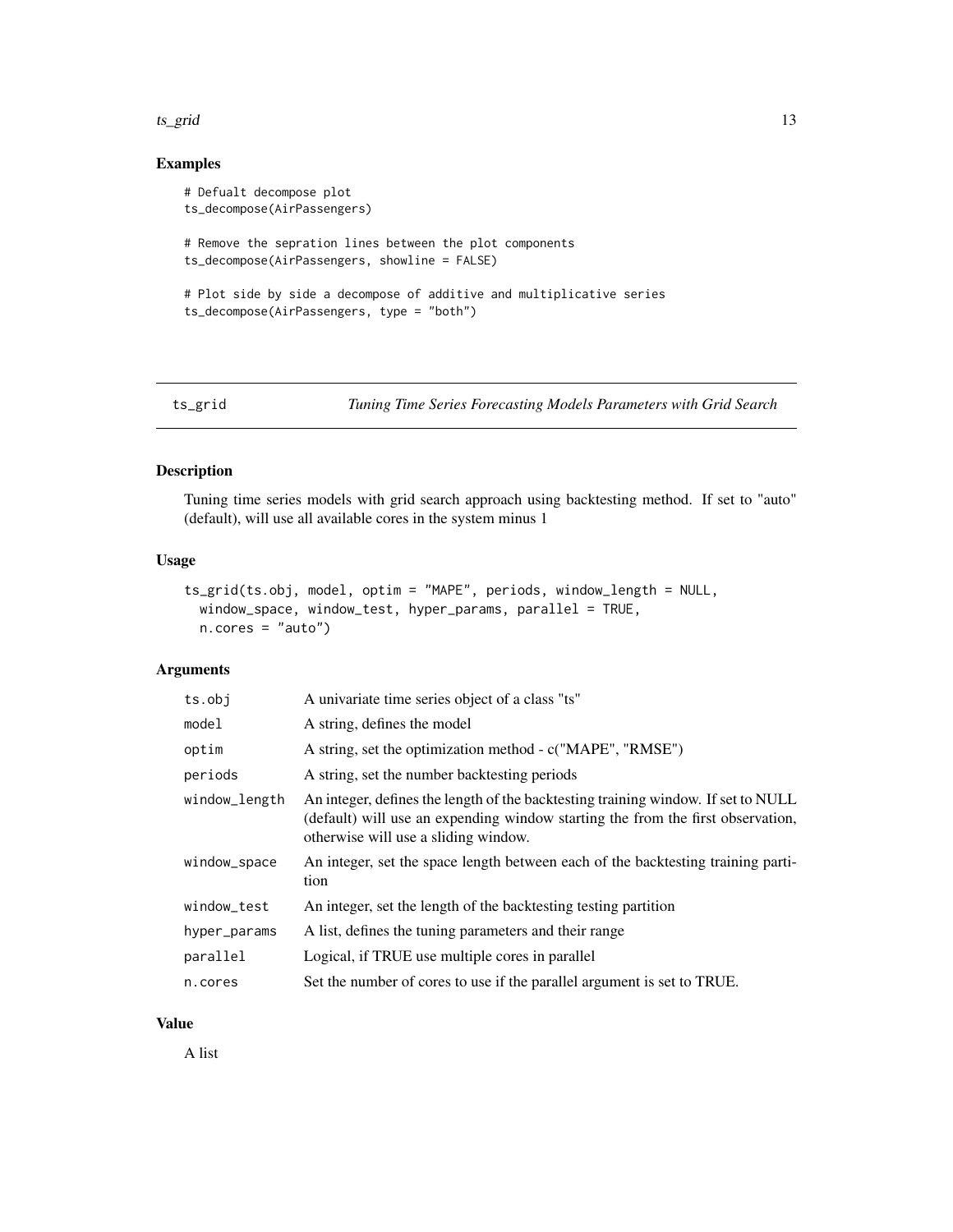#### Examples

```
## Not run:
data(USgas)
 # Starting with a shallow search (sequence between 0 and 1 with jumps of 0.1)
# To speed up the process, will set the parallel option to TRUE
 # to run the search in parallel using 8 cores
hw_grid_shallow <- ts_grid(ts.obj = USgas,
                            periods = 6,
                            model = "HoltWinters",
                             optim = "MAPE",
                             window_space = 6,
                             window_test = 12,
                             hyper_params = list(alpha = seq(0.01, 1, 0.1)),
                                                 beta = seq(0.01, 1, 0.1),gamma = seq(0.01, 1, 0.1)),parallel = TRUE,
                             n.core<sub>s</sub> = 8)# Use the parameter range of the top 20 models
 # to set a narrow but more agressive search
 a_min <- min(hw_grid_shallow$grid_df$alpha[1:20])
 a_max <- max(hw_grid_shallow$grid_df$alpha[1:20])
 b_min <- min(hw_grid_shallow$grid_df$beta[1:20])
 b_max <- max(hw_grid_shallow$grid_df$beta[1:20])
g_min <- min(hw_grid_shallow$grid_df$gamma[1:20])
g_max <- max(hw_grid_shallow$grid_df$gamma[1:20])
 hw_grid_second <- ts_grid(ts.obj = USgas,
                           periods = 6,
                           model = "HoltWinters",
                           optim = "MAPE",
                           window_space = 6,
                           window_test = 12,
                           hyper_params = list(alpha = seq(a-min, a_max, 0.05),
                                                beta = seq(b_{min}, b_{max}, 0.05),
                                                gamma = seq(g_{min}, g_{max}, 0.05),
                           parallel = TRUE,
                           n.core<sub>s</sub> = 8)md <- HoltWinters(USgas,
                   alpha = hw_grid_second$alpha,
                   beta = hw_grid_second$beta,
                   gamma = hw_grid_second$gamma)
```
library(forecast)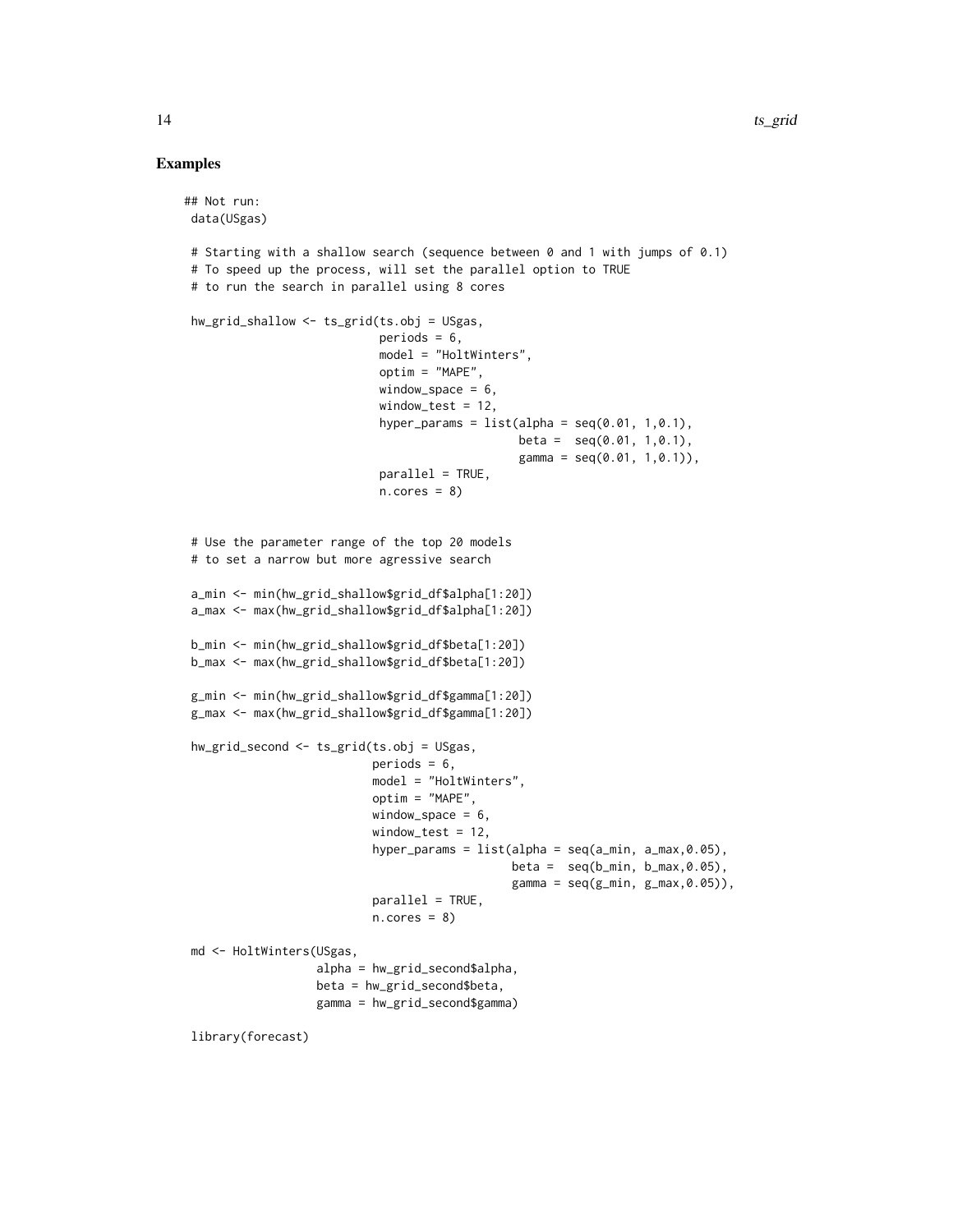# <span id="page-14-0"></span>ts\_heatmap 15

```
fc \leq forecast(md, h = 60)
plot_forecast(fc)
## End(Not run)
```
# ts\_heatmap *Heatmap Plot for Time Series*

# Description

Heatmap plot for time series object by it periodicity (currently support only daily, weekly, monthly and quarterly frequencies)

# Usage

```
ts_heatmap(ts.obj, last = NULL, wday = TRUE, color = "Blues",
  title = NULL, padding = TRUE)
```
#### Arguments

| ts.obi  | A univariate time series object of a class "ts", "zoo", "xts", and the data frame<br>family (data.frame, data.table, tbl, tibble, etc.) with a Date column and at least<br>one numeric column. This function support time series objects with a daily,<br>weekly, monthly and quarterly frequencies |
|---------|-----------------------------------------------------------------------------------------------------------------------------------------------------------------------------------------------------------------------------------------------------------------------------------------------------|
| last    | An integer (optional), set a subset using only the last observations in the series                                                                                                                                                                                                                  |
| wday    | An boolean, provides a weekday veiw for daily data (relevent only for objects<br>with dates such as xts, zoo, data.frame, etc.)                                                                                                                                                                     |
| color   | A character, setting the color palette of the heatmap. Corresponding to any of<br>the RColorBrewer palette or any other arguments of the col_numeric function.<br>By default using the "Blues" palette                                                                                              |
| title   | A character (optional), set the plot title                                                                                                                                                                                                                                                          |
| padding | A boolean, if TRUE will add to the heatmap spaces between the observations                                                                                                                                                                                                                          |

# Examples

```
data(USgas)
ts_heatmap(USgas)
```
# Show only the last 4 years ts\_heatmap(USgas, last = 4 \*12)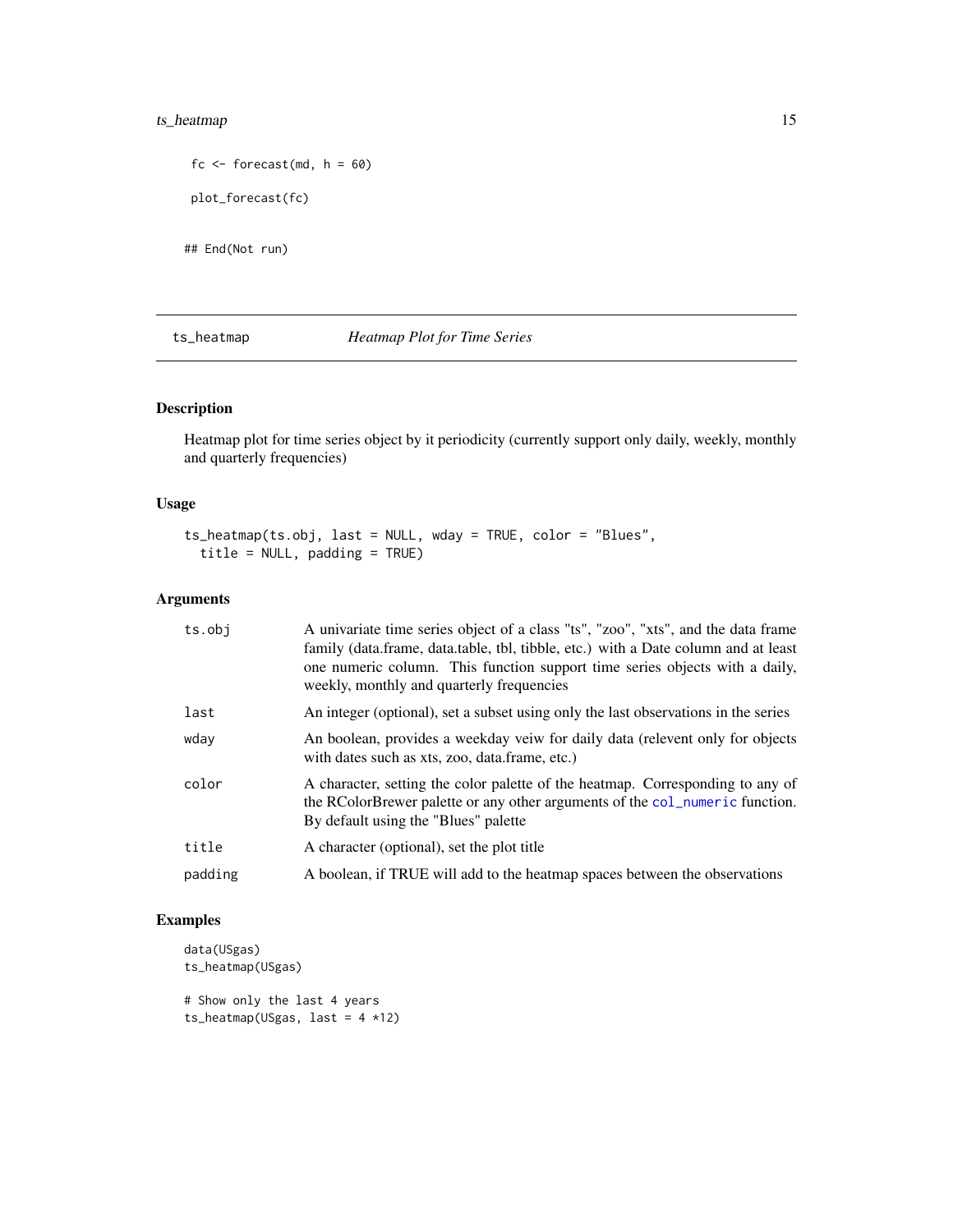<span id="page-15-0"></span>

# Description

Returning the time series object main characteristics

#### Usage

ts\_info(ts.obj)

#### Arguments

ts.obj A time series object of a class "ts", "mts", "xts", or "zoo"

#### Value

Text

# Examples

```
# ts object
data("USgas")
ts_info(USgas)
# mts object
data("Coffee_Prices")
ts_info(Coffee_Prices)
```
# xts object data("Michigan\_CS") ts\_info(Michigan\_CS)

# ts\_lags *Time Series Lag Visualization*

# Description

Visualization of series with its lags, can be used to identify a correlation between the series and it lags

#### Usage

```
ts\_{lags}(ts.obj, lags = 1:12, margin = 0.02, Xshare = TRUE,Yshare = TRUE, n_plots = 3)
```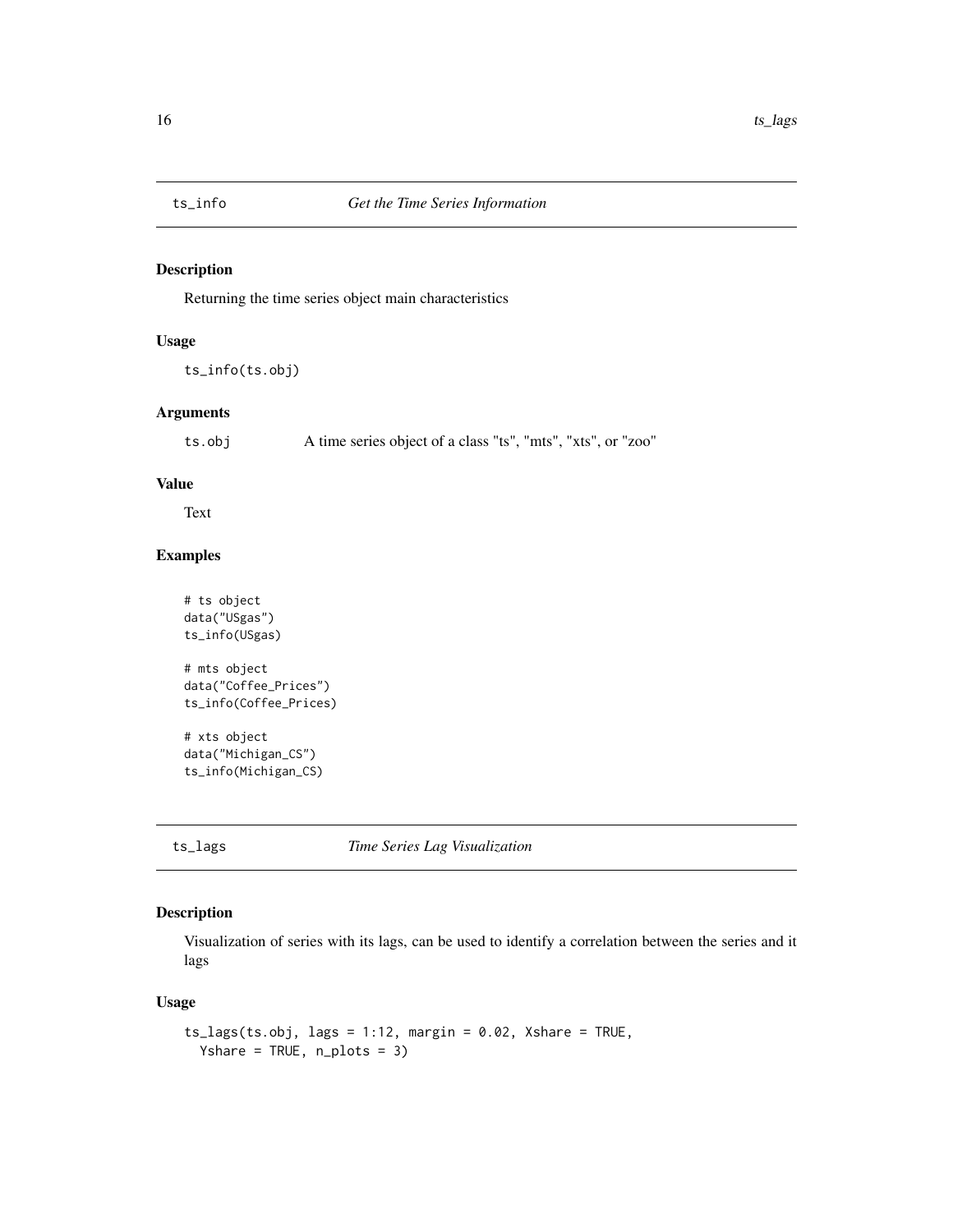#### <span id="page-16-0"></span> $ts\_ma$  17

#### Arguments

| ts.obj  | A univariate time series object of a class "ts", "zoo" or "xts"                                                                                                                                                                                                                                                                                                         |
|---------|-------------------------------------------------------------------------------------------------------------------------------------------------------------------------------------------------------------------------------------------------------------------------------------------------------------------------------------------------------------------------|
| lags    | An integer, set the lags range, by default will plot the first 12 lags                                                                                                                                                                                                                                                                                                  |
| margin  | Plotly parameter, either a single value or four values (all between 0 and 1). If<br>four values provided, the first will be used as the left margin, the second will be<br>used as the right margin, the third will be used as the top margin, and the fourth<br>will be used as the bottom margin. If a single value provided, it will be used as<br>all four margins. |
| Xshare  | Plotly parameter, should the x-axis be shared amongst the subplots?                                                                                                                                                                                                                                                                                                     |
| Yshare  | Plotly parameter, should the y-axis be shared amongst the subplots?                                                                                                                                                                                                                                                                                                     |
| n_plots | An integer, define the number of plots per row                                                                                                                                                                                                                                                                                                                          |

#### Examples

```
data(USgas)
```

```
# Plot the first 12 lags (default)
ts_lags(USgas)
# Plot the seasonal lags for the first 4 years (hence, lag 12, 24, 36, 48)
ts_lags(USgas, lags = c(12, 24, 36, 48))
# Setting the margin between the plot
ts_lags(USgas, lags = c(12, 24, 36, 48), margin = 0.01)
```

|--|--|

**Moving Average Method for Time Series Data** 

#### Description

Calculate the moving average (and double moving average) for time series data

#### Usage

```
ts_m (ts.obj, n = c(3, 6, 9), n_l = m, n_l = m, n_l = m,double = NULL, plot = TRUE, show_legend = TRUE, multiple = FALSE,
  separate = TRUE, margin = 0.03, title = NULL, Xtitle = NULL,
 Ytitle = NULL)
```
#### Arguments

| ts.obi | a univariate time series object of a class "ts", "zoo" or "xts" (support only series |
|--------|--------------------------------------------------------------------------------------|
|        | with either monthly or quarterly frequency)                                          |
| n      | A single or multiple integers (by default using 3, 6, and 9 as inputs), define a     |
|        | two-sides moving averages by setting the number of past and future to use in         |
|        | each moving average window along with current observation.                           |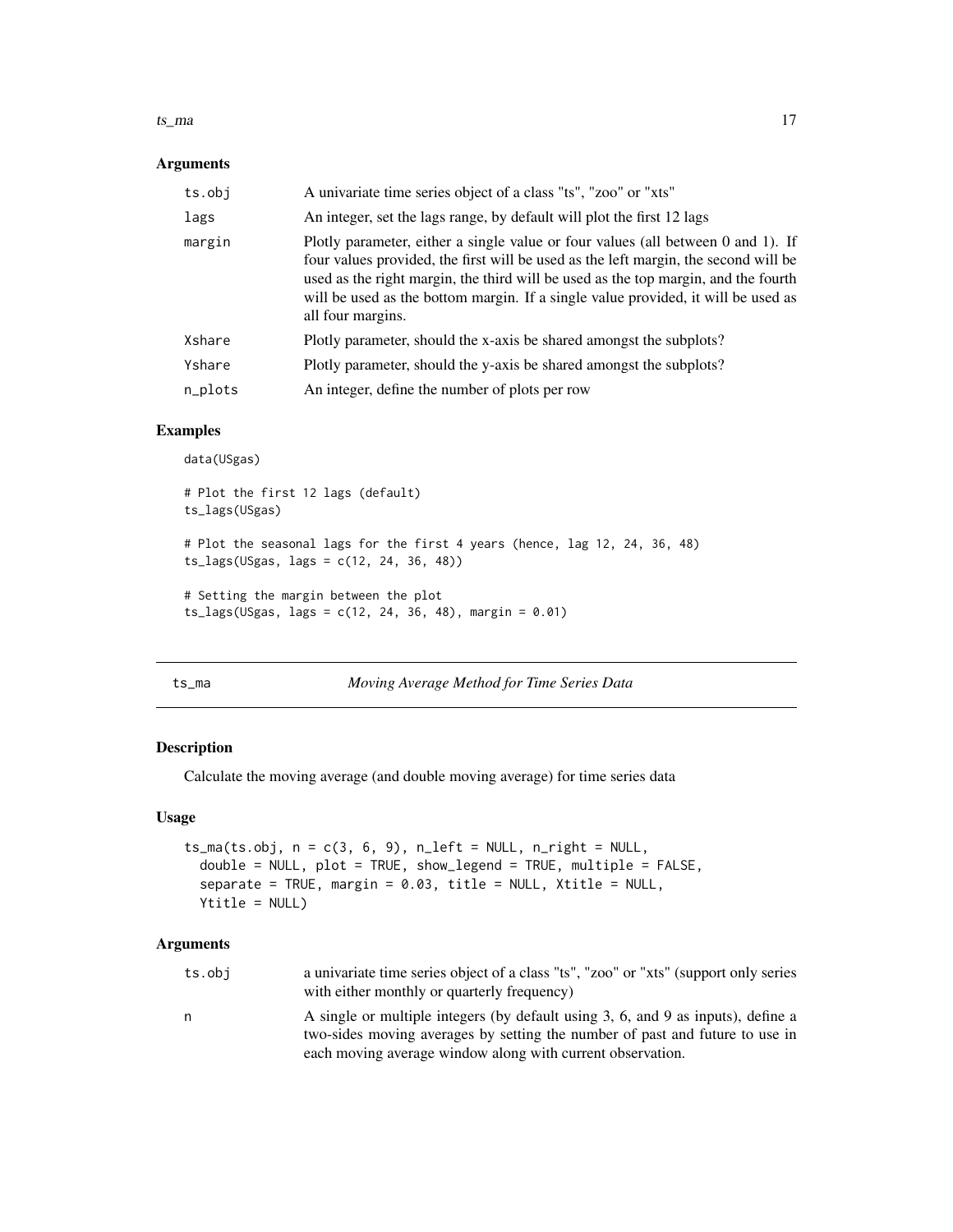| n_left      | A single integer (optional argument, default set to NULL), can be used, along<br>with the n_right argument, an unbalanced moving average. The n_left defines<br>the number of lags to includes in the moving average.                 |
|-------------|---------------------------------------------------------------------------------------------------------------------------------------------------------------------------------------------------------------------------------------|
| $n$ _right  | A single integer (optional argument, default set to NULL), can be used, along<br>with the n_left argument, to set an unbalanced moving average. The n_right<br>defines the number of negative lags to includes in the moving average. |
| double      | A single integer, an optional argument. If not NULL (by default), will apply a<br>second moving average process on the initial moving average output                                                                                  |
| plot        | A boolean, if TRUE will plot the results                                                                                                                                                                                              |
| show_legend | A boolean, if TRUE will show the plot legend                                                                                                                                                                                          |
| multiple    | A boolean, if TRUE (and $n > 1$ ) will create multiple plots, one for each moving<br>average degree. By default is set to FALSE                                                                                                       |
| separate    | A boolean, if TRUE will separate the orignal series from the moving average<br>output                                                                                                                                                 |
| margin      | A numeric, set the plot margin when using the multiple or/and separate option,<br>default value is 0.03                                                                                                                               |
| title       | A character, if not NULL (by default), will use the input as the plot title                                                                                                                                                           |
| Xtitle      | A character, if not NULL (by default), will use the input as the plot x - axis title                                                                                                                                                  |
| Ytitle      | A character, if not NULL (by default), will use the input as the plot y - axis title                                                                                                                                                  |

#### Details

A one-side moving averages (also known as simple moving averages) calculation for Y[t] (observation Y of the series at time t):

 $MA[t|n] = (Y[t-n] + Y[t-(n-1)] + ... + Y[t]) / (n + 1),$ 

where n defines the number of consecutive observations to be used on each rolling window along with the current observation

Similarly, a two-sided moving averages with an order of  $(2*n + 1)$  for Y[t]:

$$
MA[t[n] = (Y[t-n] + Y[t-(n-1)] + ... + Y[t] + ... + Y[t+(n-1)] + Y[t+n]) / (2*n+1)
$$

Unbalanced moving averages with an order of  $(k1 + k2 + 1)$  for observation Y[t]:

 $MA[t|k1 & 2k] = (Y[t-k1] + Y[t-(k1-1)] + ... + Y[t] + ... + Y[t+(k2-1)] + Y[t+k2]) / (k1 + k2 + 1)$ 

The unbalanced moving averages is a special case of two-sides moving averages, where k1 and k2 represent the number of past and future periods, respectively to be used in each rolling window, and  $k1$  !=  $k2$  (otherwise it is a normal two-sided moving averages function)

#### Value

A list with the original series, the moving averages outputs and the plot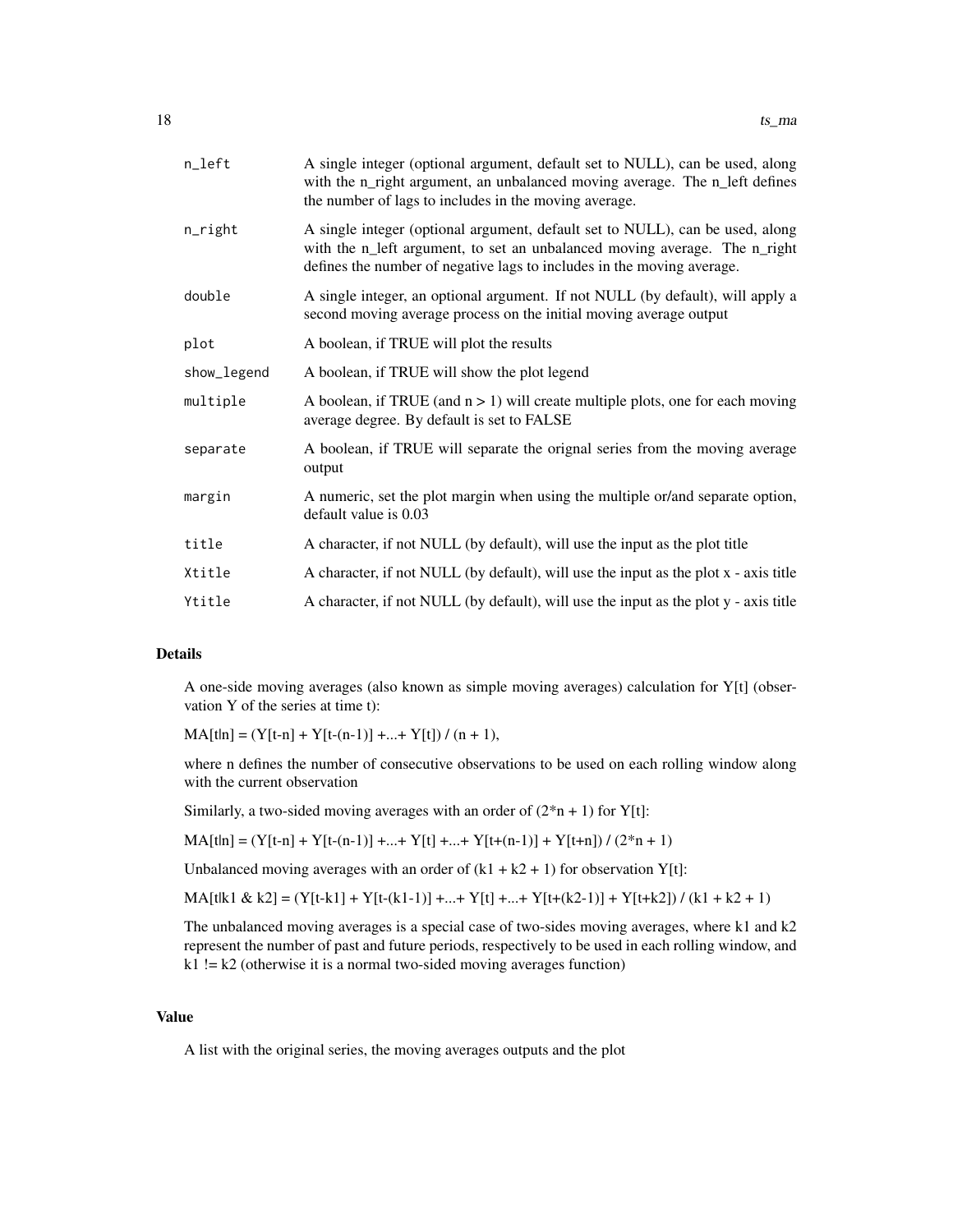#### <span id="page-18-0"></span>ts\_pacf 19

#### Examples

```
## Not run:
# A one-side moving average order of 7
USgas_MA7 <- ts_ma(USgas, n_left = 6, n = NULL)
# A two-sided moving average order of 13
USgas_two_side_MA <- ts_ma(USgas, n = 6)
# Unbalanced moving average of order 12
USVSales_MA12 <- ts_ma(USVSales, n_left = 6, n_right = 5, n = NULL,
 title = "US Monthly Total Vehicle Sales - MA",
 Ytitle = "Thousand of Units")
# Adding double MA of order 2 to balanced the series:
USVSales_MA12 <- ts_ma(USVSales, n_left = 6, n_right = 5, n = NULL,
double = 2,title = "US Monthly Total Vehicle Sales - MA",
Ytitle = "Thousand of Units")
# Adding several types of two-sided moving averages along with the unblanced
# Plot each on a separate plot
USVSales_MA12 <- ts_ma(USVSales, n_left = 6, n_right = 5, n = c(3, 6, 9),
double = 2, multiple = TRUE,
title = "US Monthly Total Vehicle Sales - MA",
Ytitle = "Thousand of Units")
## End(Not run)
```
#### ts\_pacf *A Visualization Function of the PACF Estimation*

#### Description

A Visualization Function of the PACF Estimation

#### Usage

```
ts_pacf(ts.obj, lag.max = NULL, ci = 0.95, color = NULL)
```
# Arguments

| ts.obj  | a univariate or multivariate time series object of class "ts", "mts", "zoo" or "xts"                                                                                                                                                   |
|---------|----------------------------------------------------------------------------------------------------------------------------------------------------------------------------------------------------------------------------------------|
| lag.max | maximum lag at which to calculate the acf. Default is $10*log10(N/m)$ where N<br>is the number of observations and m the number of series. Will be automatically<br>limited to one less than the number of observations in the series. |
| ci      | the significant level of the estimation - a numeric value between 0 and 1, default<br>is set for $0.95$                                                                                                                                |
| color   | The color of the plot, support both name and expression                                                                                                                                                                                |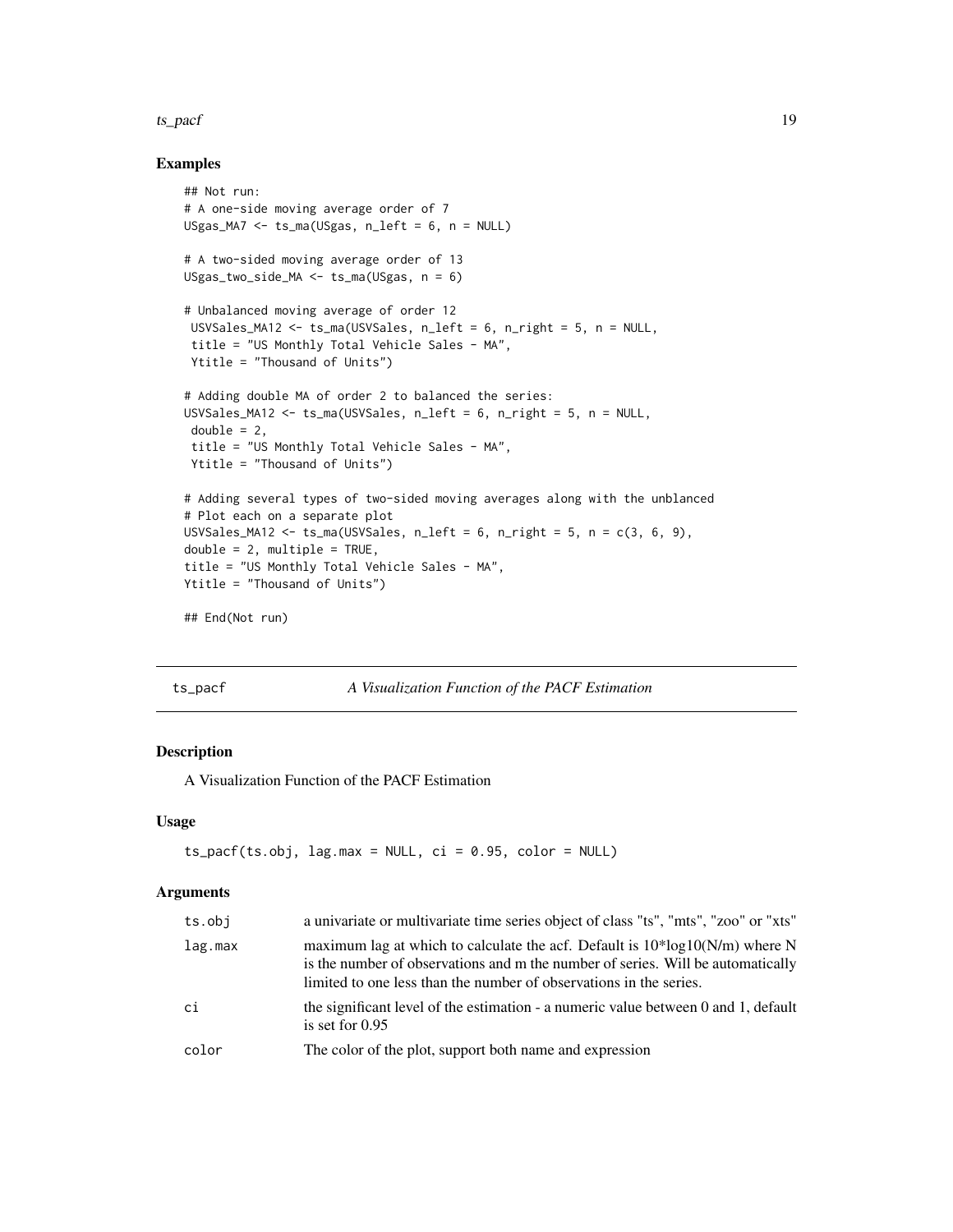#### Examples

data(USgas)

```
ts_pacf(USgas, lag.max = 60)
```
#### ts\_plot *Plotting Time Series Objects*

#### Description

Visualization functions for time series object

#### Usage

```
ts_plot(ts.obj, line.mode = "lines", width = 2, dash = NULL,
 color = NULL, slider = FALSE, type = "multiple", Xtitle = NULL,
 Ytitle = NULL, title = NULL, Xgrid = FALSE, Ygrid = FALSE)
```
# Arguments

| ts.obi    | A univariate or multivariate time series object of class "ts", "mts", "zoo", "xts",<br>or any data frame object with a minimum of one numeric column and either a<br>Date or POSIXt class column |
|-----------|--------------------------------------------------------------------------------------------------------------------------------------------------------------------------------------------------|
| line.mode | A plotly argument, define the plot type, c("lines", "lines+markers", "markers")                                                                                                                  |
| width     | An Integer, define the plot width, default is set to 2                                                                                                                                           |
| dash      | A plotly argument, define the line style, c(NULL, "dot", "dash")                                                                                                                                 |
| color     | The color of the plot, support both name and expression                                                                                                                                          |
| slider    | Logic, add slider to modify the time axis (default set to FALSE)                                                                                                                                 |
| type      | Applicable for multiple time series object, plot on a separate plot or all together<br>c("single, "multiple)                                                                                     |
| Xtitle    | A character, set the X axis title, default set to NULL                                                                                                                                           |
| Ytitle    | A character, set the Y axis title, default set to NULL                                                                                                                                           |
| title     | A character, set the plot title, default set to NULL                                                                                                                                             |
| Xgrid     | Logic, show the X axis grid if set to TRUE                                                                                                                                                       |
| Ygrid     | Logic, show the Y axis grid if set to TRUE                                                                                                                                                       |
|           |                                                                                                                                                                                                  |

# Examples

```
data(USVSales)
ts_plot(USVSales)
```

```
# adding slider
ts_plot(USVSales, slider = TRUE)
```
<span id="page-19-0"></span>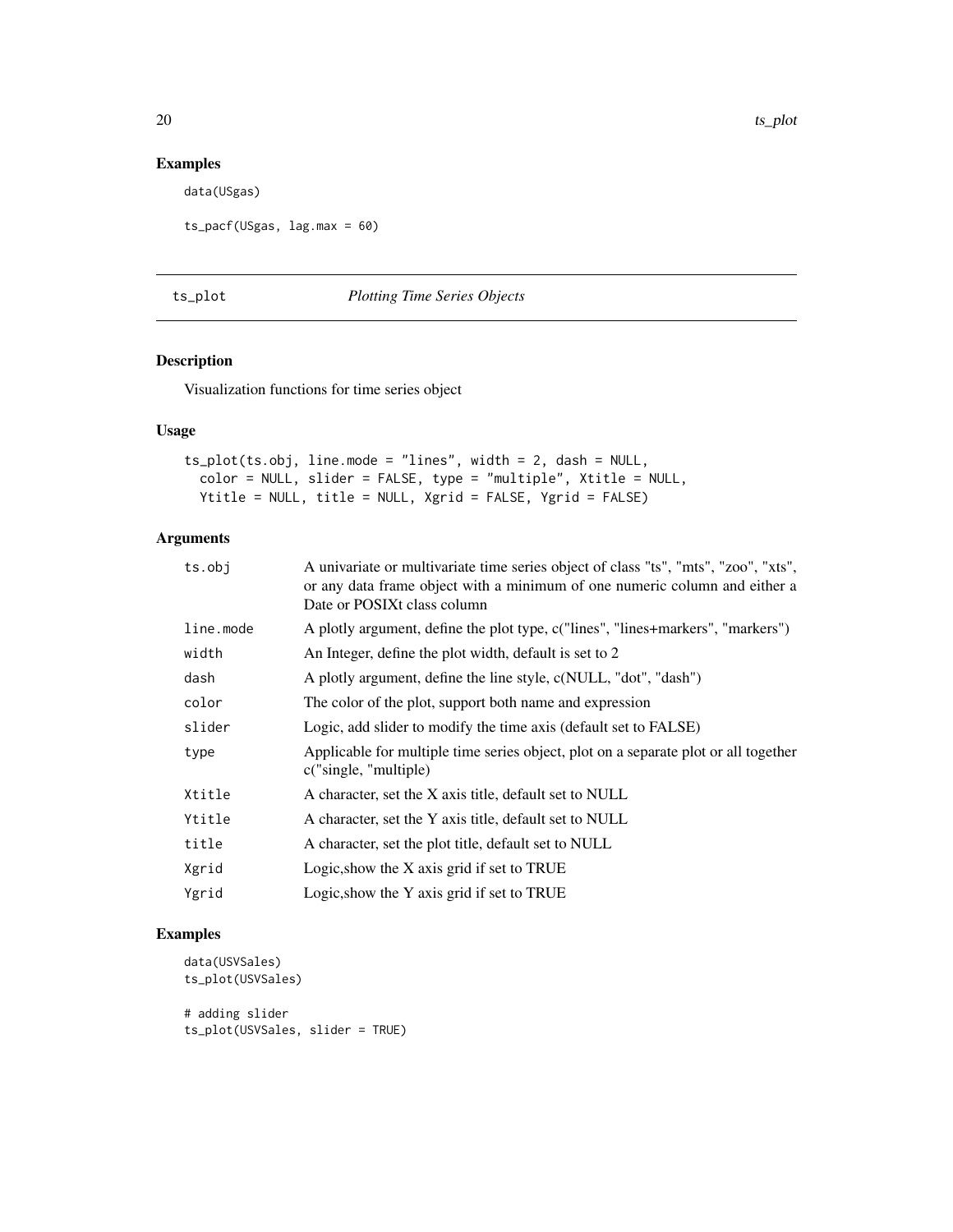<span id="page-20-0"></span>

#### Description

Polor plot for time series object (ts, zoo, xts), currently support only monthly and quarterly frequency

# Usage

```
ts_polar(ts.obj, title = NULL, width = 600, height = 600, left = 25,
  right = 25, top = 25, bottom = 25)
```
# Arguments

| ts.obj | A univariate time series object of a class "ts", "zoo" or "xts" (support only series<br>with either monthly or quarterly frequency) |
|--------|-------------------------------------------------------------------------------------------------------------------------------------|
| title  | Add a title for the plot, default set to NULL                                                                                       |
| width  | The widht of the plot in pixels, default set to 600                                                                                 |
| height | The height of the plot pixels, default set to 600                                                                                   |
| left   | Set the left margin of the plot in pixels, default set to 25                                                                        |
| right  | Set the right margin of the plot in pixels, default set to 25                                                                       |
| top    | Set the top margin of the plot in pixels, default set to 25                                                                         |
| bottom | Set the bottom margin of the plot in pixels, default set to 25                                                                      |

# Examples

data(USgas) ts\_polar(USgas)

ts\_quantile *Quantile Plot for Time Series*

# Description

A quantile plot of time series data, allows the user to display a quantile plot of a series by a subset period

#### Usage

```
ts_quantile(ts.obj, upper = 0.75, lower = 0.25, period = NULL, n = 1,
  title = NULL, Xtitle = NULL, Ytitle = NULL)
```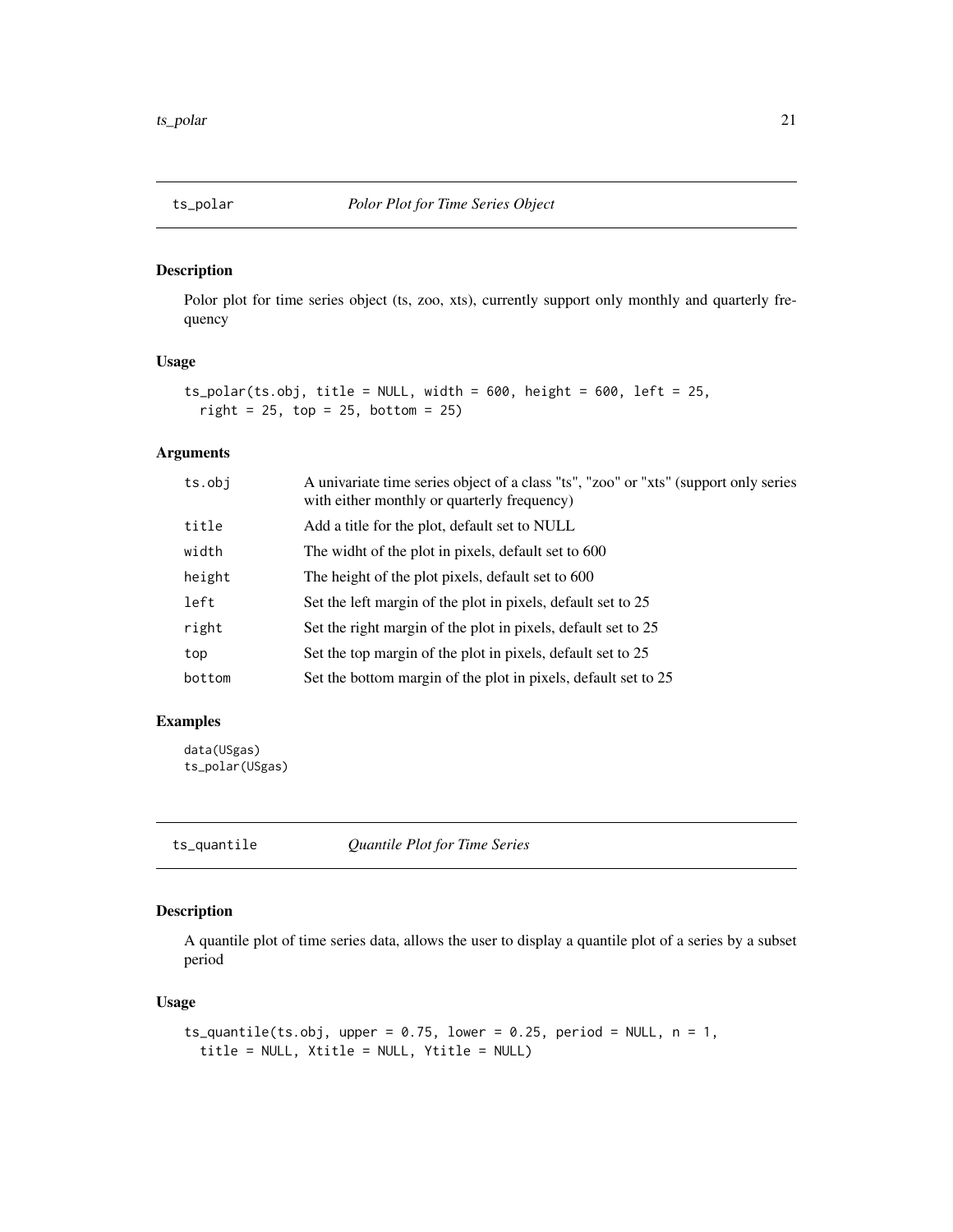#### <span id="page-21-0"></span>Arguments

| ts.obj | A univariate time series object of a class "zoo", "xts", or data frame family<br>("data.frame", "data.table", "tbl")                                                                                                                                                                                                       |
|--------|----------------------------------------------------------------------------------------------------------------------------------------------------------------------------------------------------------------------------------------------------------------------------------------------------------------------------|
| upper  | A numeric value between 0 and 1 (excluding 0, and greater than the "lower"<br>argument) set the upper bound of the quantile plot (using the "probs" argument<br>of the quantile function). By default set to $0.75$                                                                                                        |
| lower  | A numeric value between 0 and 1 (excluding 1, and lower than the "upper"<br>argument) set the upper bound of the quantile plot (using the "probs" argument<br>of the quantile function). By default set to 0.25                                                                                                            |
| period | A character, set the period level of the data for the quantile calculation and plot<br>representation. Must be one level above the input frequency (e.g., an hourly<br>data can represent by daily, weekdays, monthly, quarterly and yearly). Possible<br>options c("daily", "weekdays", "monthly", "quarterly", "yearly") |
| n      | An integer, set the number of plots rows to display (by setting the nrows argu-<br>ment in the subplot function), must be an integer between 1 and the frequency<br>of the period argument.                                                                                                                                |
| title  | A character, set the plot title, default set to NULL                                                                                                                                                                                                                                                                       |
| Xtitle | A character, set the X axis title, default set to NULL                                                                                                                                                                                                                                                                     |
| Ytitle | A character, set the Y axis title, default set to NULL                                                                                                                                                                                                                                                                     |
|        |                                                                                                                                                                                                                                                                                                                            |

#### Examples

## Not run:

```
# Loading the UKgrid package to pull a multie seasonality data
require(UKgrid)
UKgrid_half_hour <- extract_grid(type = "xts", aggregate = NULL)
# Plotting the quantile of the UKgrid dataset
# No period subset
ts_quantile(UKgrid_half_hour,
period = NULL,
title = "The UK National Grid Net Demand for Electricity - Quantile Plot")
# Plotting the quantile of the UKgrid dataset
# Using a weekday subset
ts_quantile(UKgrid_half_hour,
period = "weekdays",
title = "The UK National Grid Net Demand for Electricity - by Weekdays")
# Spacing the plots by setting the
# number of rows of the plot to 2
ts_quantile(UKgrid_half_hour,
period = "weekdays",
title = "The UK National Grid Net Demand for Electricity - by Weekdays",
n = 2
```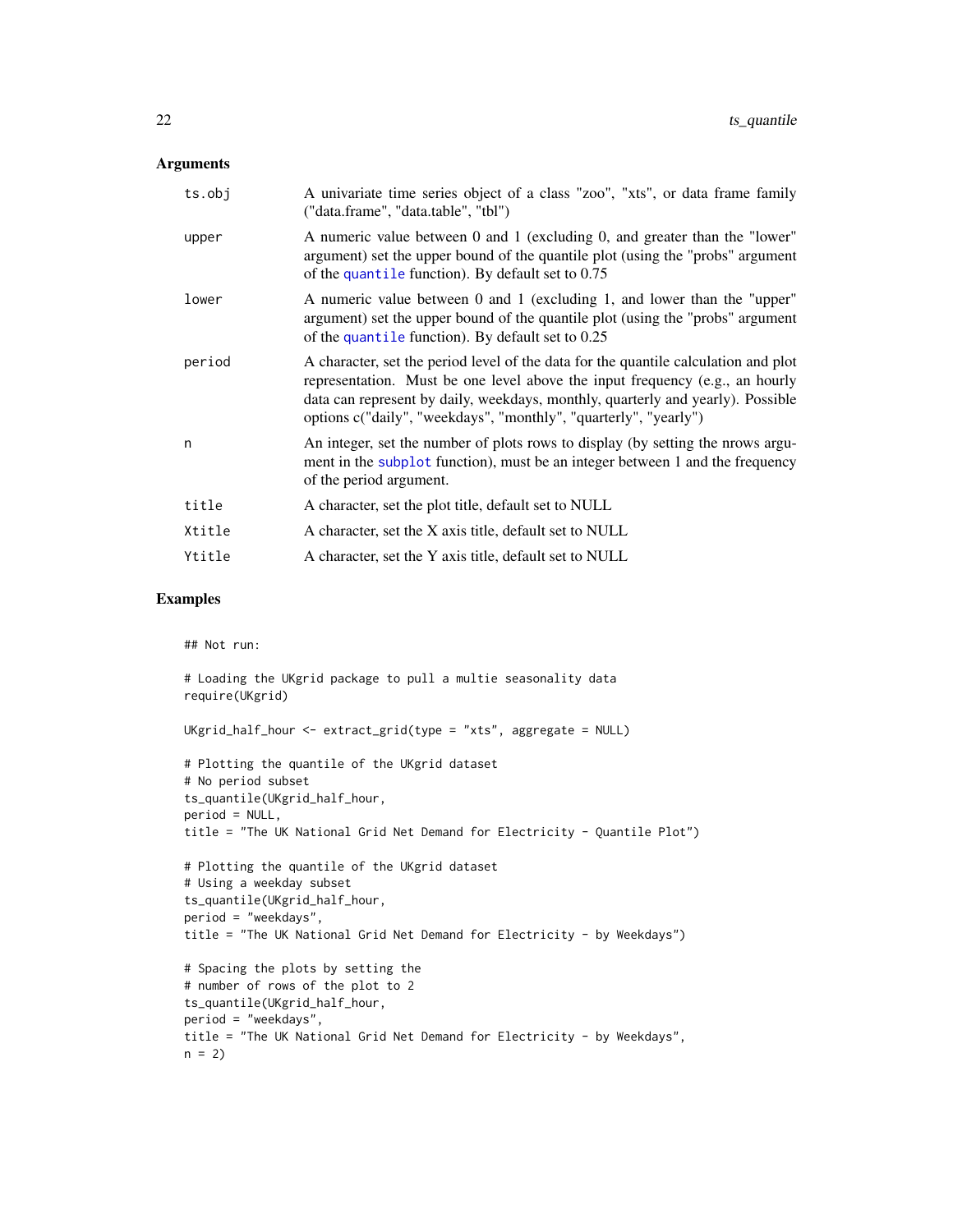<span id="page-22-0"></span>## End(Not run)

ts\_reshape *Transform Time Series Object to Data Frame Format*

#### Description

Transform time series object into data frame format

#### Usage

ts\_reshape(ts.obj, type = "wide", frequency = NULL)

#### Arguments

| ts.obj    | a univariate time series object of a class "ts", "zoo", "xts", and the data frame<br>family (data.frame, data.table, tbl, tibble, etc.) with a Date column and at least<br>one numeric column. This function support time series objects with a daily,<br>weekly, monthly or quarterly frequencies |
|-----------|----------------------------------------------------------------------------------------------------------------------------------------------------------------------------------------------------------------------------------------------------------------------------------------------------|
| type      | The reshape type -<br>"wide" set the years as the columns and the cycle units (months or quarter) as<br>the rows, or                                                                                                                                                                               |
|           | "long" split the time object to year, cycle unit and value                                                                                                                                                                                                                                         |
| frequency | An integer, define the series frequency when more than one option is avaiable<br>and the input is one of the data frame family. If set to NULL will use the first<br>option by default when applicable - daily = $c(7, 365)$                                                                       |

# Examples

data(USgas) USgas\_df <- ts\_reshape(USgas)

ts\_seasonal *Seasonality Visualization of Time Series Object*

# Description

Visualize time series object by it periodicity, currently support time series with daily, monthly and quarterly frequency

#### Usage

```
ts_seasonal(ts.obj, type = "normal", title = NULL, Ygrid = TRUE,
 Xgrid = TRUE, last = NULL, palette = "Set1",
 palette_normal = "viridis")
```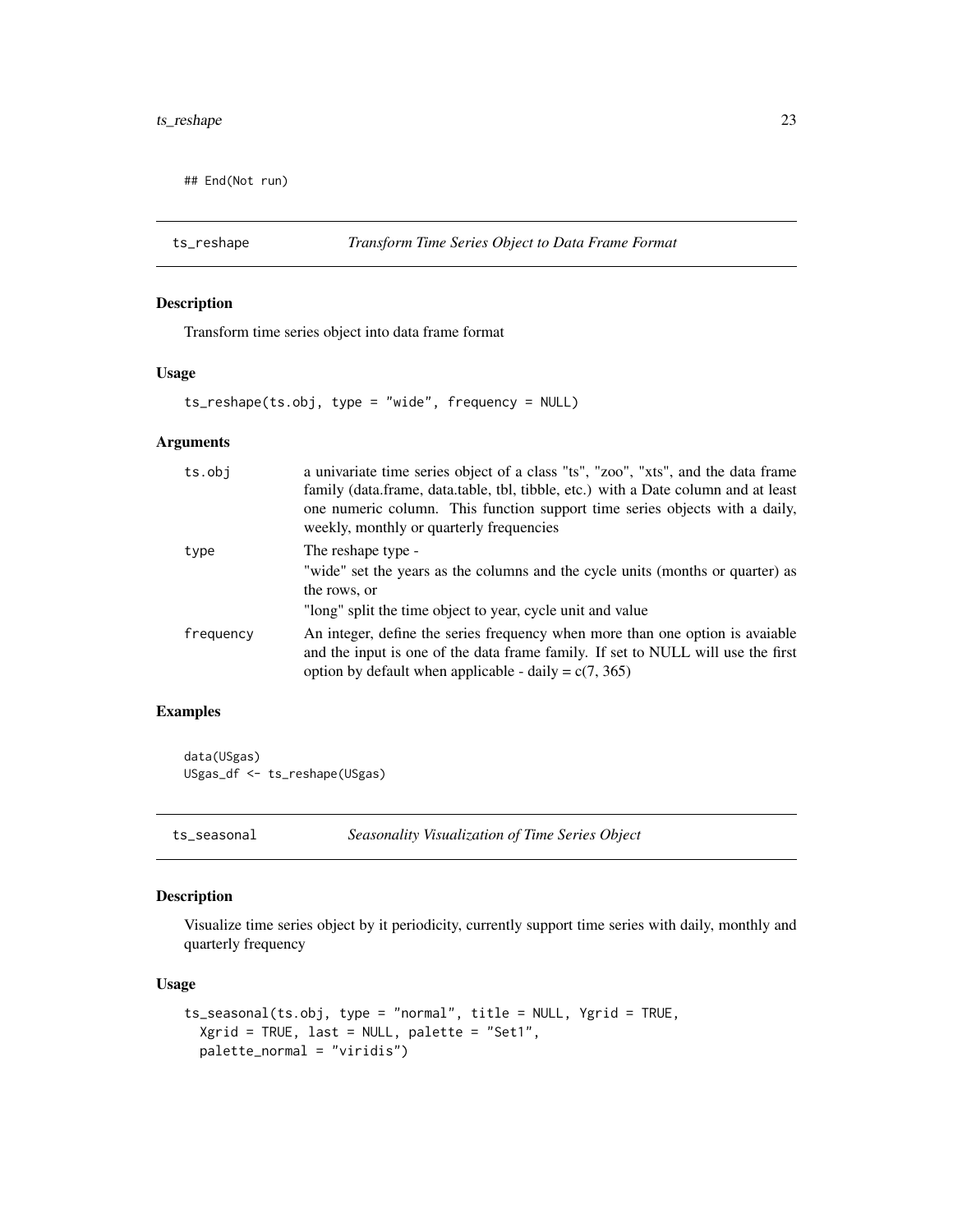# <span id="page-23-0"></span>Arguments

| ts.obj  | Input object, either a univariate time series object of a class "ts", "zoo", "xts",<br>or a data frame object of a class "data.frame", "tbl", "data.table" as long as there<br>is at least one "Date"/"POSIXt" and a "numeric" objects (if there are more then<br>one, by defualt will use the first of each). Currently support only daily, weekly,<br>monthly, and quarterly frequencies |
|---------|--------------------------------------------------------------------------------------------------------------------------------------------------------------------------------------------------------------------------------------------------------------------------------------------------------------------------------------------------------------------------------------------|
| type    | The type of the seasonal plot - "normal" to split the series by full cycle units, or<br>"cycle" to split by cycle units (applicable only for monthly and quarterly data),<br>or "box" for box-plot by cycle units, or "all" for all the three plots together                                                                                                                               |
| title   | Plot title - Character object                                                                                                                                                                                                                                                                                                                                                              |
| Ygrid   | Logic, show the Y axis grid if set to TRUE (default)                                                                                                                                                                                                                                                                                                                                       |
| Xgrid   | Logic, show the X axis grid if set to TRUE (defualt)                                                                                                                                                                                                                                                                                                                                       |
| last    | Subset the data to the last number of observations                                                                                                                                                                                                                                                                                                                                         |
| palette | A character, the color palette to be used when the "cycle" or "box" plot are being<br>selected (by setting the type to "cycle", "box", or "all"). All the palettes in the<br>RColorBrewer and viridis packages are available to be use, the default option is<br>"Set1" from the RColorBrewer package                                                                                      |
|         | palette_normal A character, the color palette to be used when the "normal" plot is being selected<br>(by setting the type to "normal" or "all"). All the palettes in the RColorBrewer<br>and viridis packages are available to be used, the default palette is "viridis" from<br>the RColorBrewer package                                                                                  |

# Examples

```
data(USgas)
ts_seasonal(USgas)
# Seasonal box plot
ts_seasonal(USgas, type = "box")
# Plot all the types
ts_seasonal(USgas, type = "all")
```

```
ts_split Split Time Series Object for Training and Testing Partitions
```
# Description

Split a time series object into training and testing partitions

# Usage

ts\_split(ts.obj, sample.out = NULL)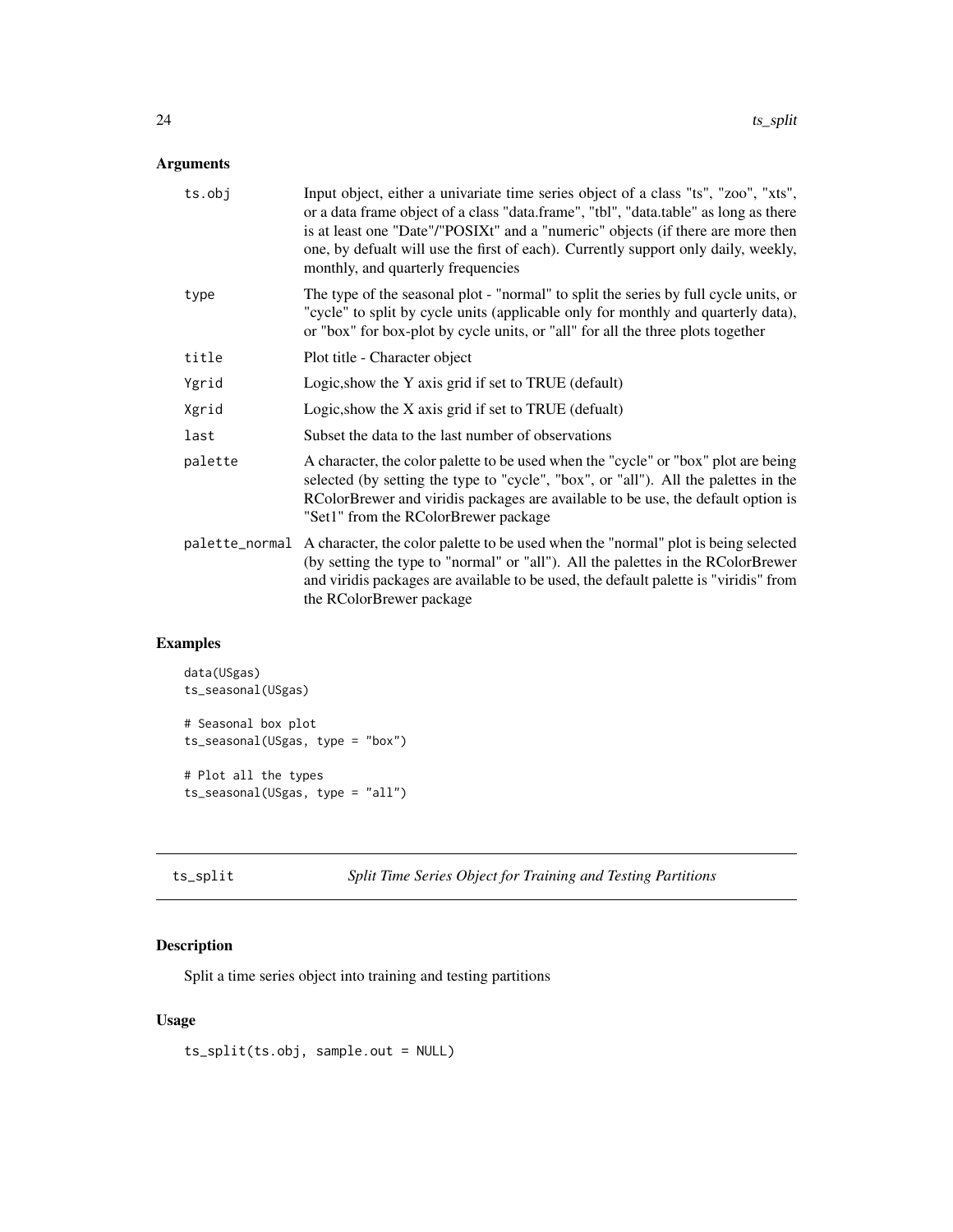#### <span id="page-24-0"></span> $ts\_sum$  25

#### **Arguments**

| ts.obi     | A univariate time series object of a class "ts"                               |
|------------|-------------------------------------------------------------------------------|
| sample.out | An integer, set the number of periods of the testing or sample out partition, |
|            | defualt set for 30 percent of the lenght of the series                        |

# Examples

## Split the USgas dataset into training and testing partitions ## Set the last 12 months as a testing partition ## and the rest as a training partition data(USgas, package = "TSstudio") split\_USgas <- ts\_split(ts.obj = USgas, sample.out = 12) training <- split\_USgas\$train testing <- split\_USgas\$test length(USgas) length(training) length(testing)

#### ts\_sum *Summation of Multiple Time Series Objects*

#### Description

A row sum function for multiple time series object ("mts"), return the the summation of the "mts" object as a "ts" object

#### Usage

ts\_sum(mts.obj)

#### Arguments

mts.obj A multivariate time series object of a class "mts"

# Examples

```
x \le matrix(c(1:100, 1:100, 1:100), ncol = 3)
mts.obj \le ts(x, start = c(2000, 1), frequency = 12)
ts_total <- ts_sum(mts.obj)
```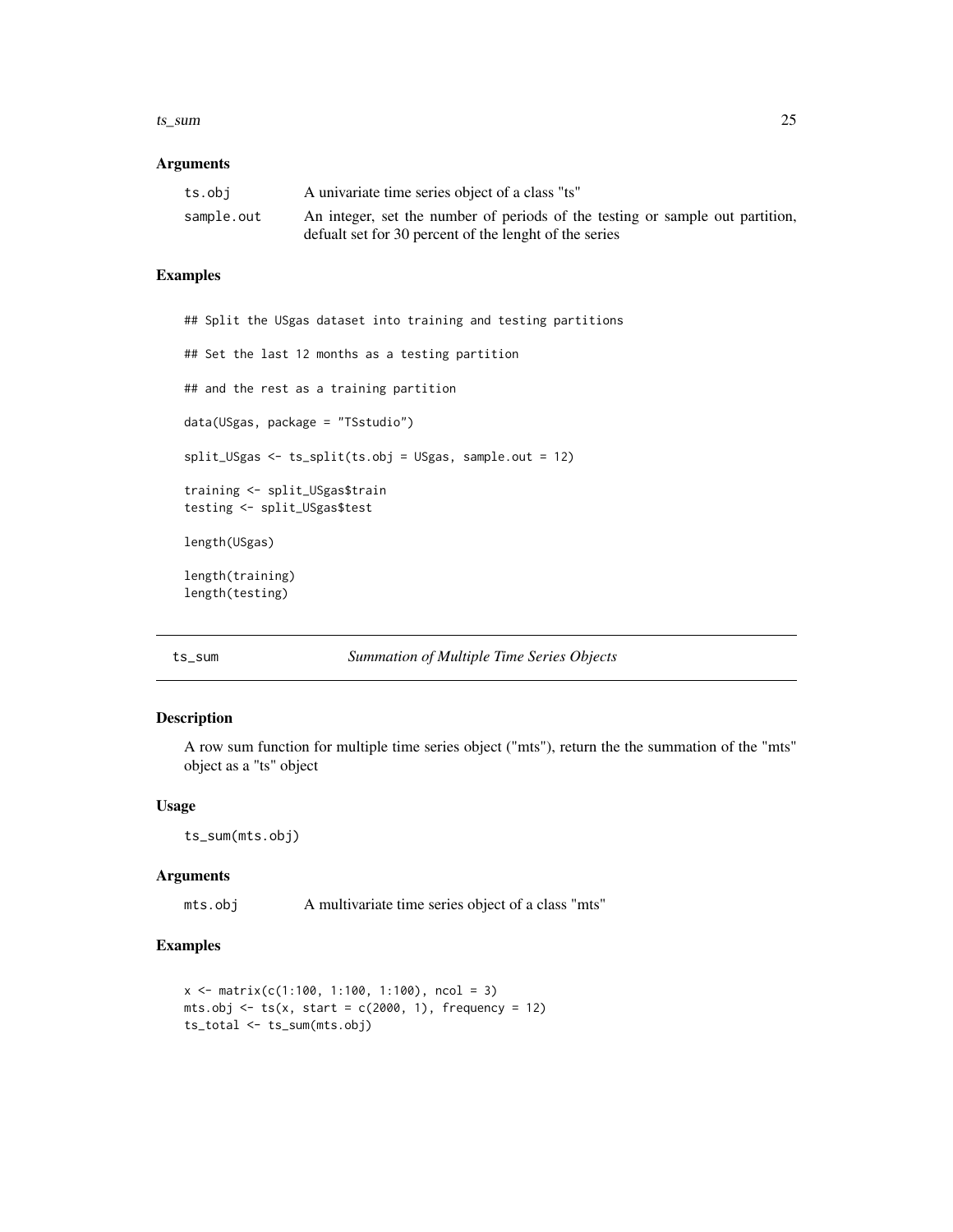<span id="page-25-0"></span>

#### Description

3D surface plot for time series object by it periodicity (currently support only monthly and quarterly frequency)

#### Usage

ts\_surface(ts.obj)

# Arguments

ts.obj a univariate time series object of a class "ts", "zoo" or "xts" (support only series with either monthly or quarterly frequency)

#### Examples

ts\_surface(USgas)

ts\_to\_prophet *Transform Time Series Object to Prophet input*

# Description

Transform a time series object to Prophet data frame input format

#### Usage

```
ts_to_prophet(ts.obj, start = NULL)
```
# Arguments

| ts.obj | A univariate time series object of a class "ts", "zoo", "xts", with a daily, weekly,<br>monthly, quarterly or yearly frequency      |
|--------|-------------------------------------------------------------------------------------------------------------------------------------|
| start  | A date object (optional), if the starting date of the series is known. Otherwise,<br>the date would be derive from the series index |

# Value

A data frame object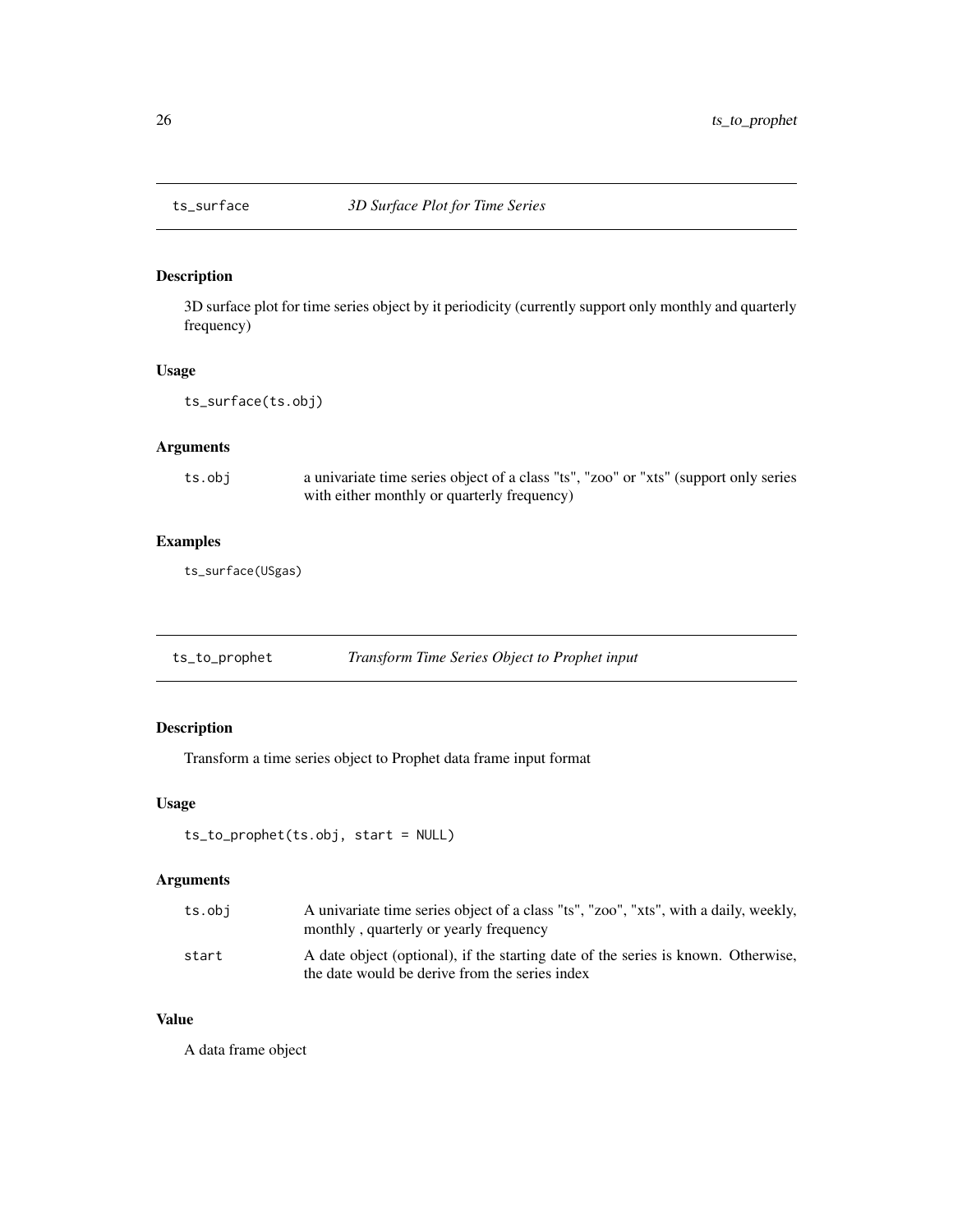#### <span id="page-26-0"></span>USgas 27

# Examples

```
data(USgas)
ts_to_prophet(ts.obj = USgas)
# If known setting the start date of the input object
ts_to_prophet(ts.obj = USgas, start = as.Date("2000-01-01"))
```
#### USgas *US monthly natural gas consumption*

#### Description

US monthly natural gas consumption: 2000 - 2017. Units: Billion Cubic Feet

# Usage

USgas

# Format

Time series data - 'ts' object

# Source

U.S. Bureau of Transportation Statistics, Natural Gas Consumption [NATURALGAS], retrieved from FRED, Federal Reserve Bank of St. Louis; https://fred.stlouisfed.org/series/NATURALGAS, January 7, 2018.

#### Examples

```
ts_plot(USgas)
ts_seasonal(USgas, type = "all")
```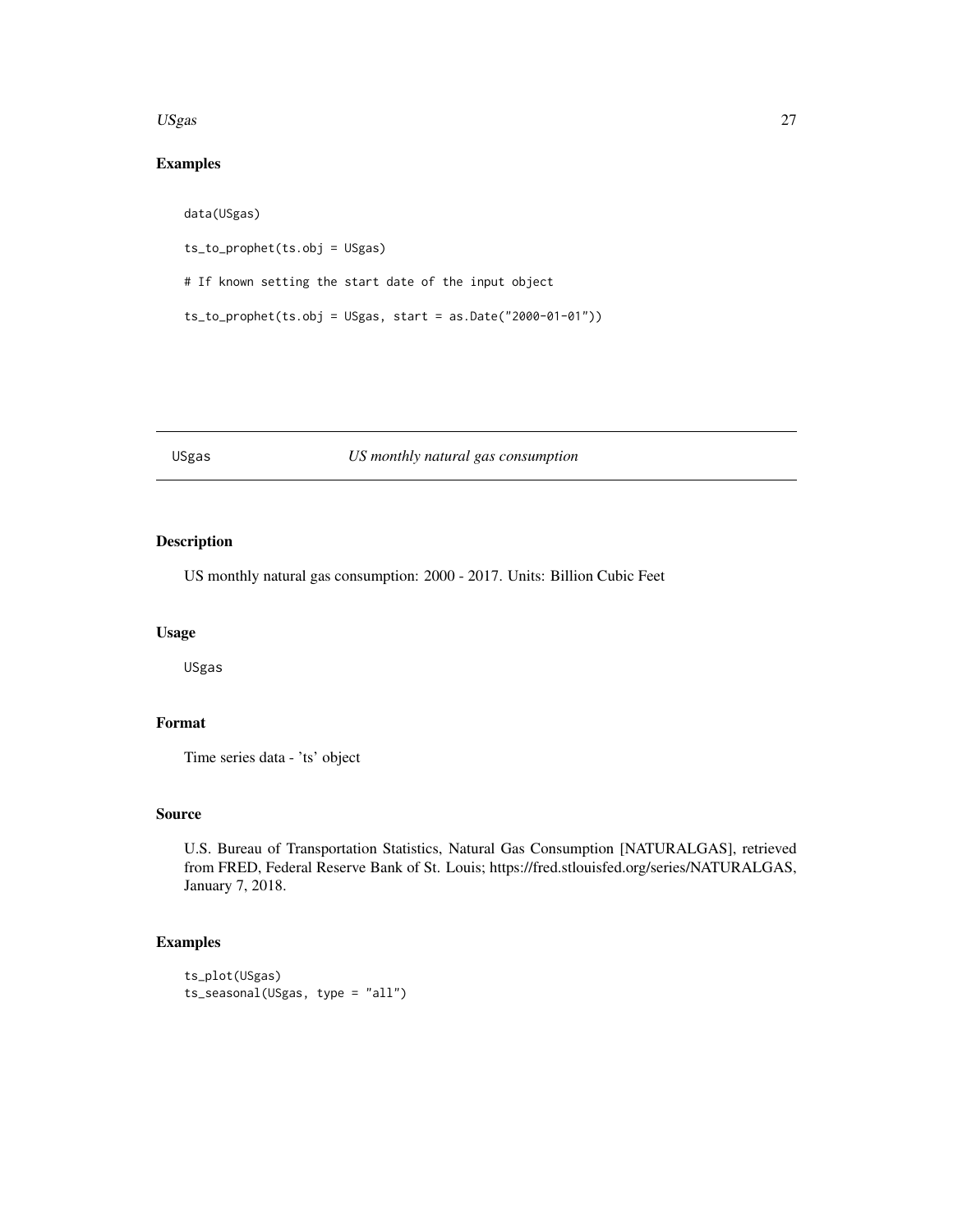<span id="page-27-0"></span>

#### Description

US monthly civilian unemployment rate: 1948 - 2017. Units: Percent

# Usage

USUnRate

#### Format

Time series data - 'ts' object

#### Source

U.S. Bureau of Labor Statistics, Civilian Unemployment Rate [UNRATENSA], retrieved from FRED, Federal Reserve Bank of St. Louis; https://fred.stlouisfed.org/series/UNRATENSA, January 6, 2018.

#### Examples

ts\_plot(USUnRate) ts\_seasonal(USUnRate)

USVSales *US Monthly Total Vehicle Sales*

# Description

US monthly total vehicle sales: 1976 - 2017. Units: Thousands of units

#### Usage

USVSales

# Format

Time series data - 'ts' object

#### Source

U.S. Bureau of Economic Analysis, Total Vehicle Sales [TOTALNSA], retrieved from FRED, Federal Reserve Bank of St. Louis; https://fred.stlouisfed.org/series/TOTALNSA, January 7, 2018.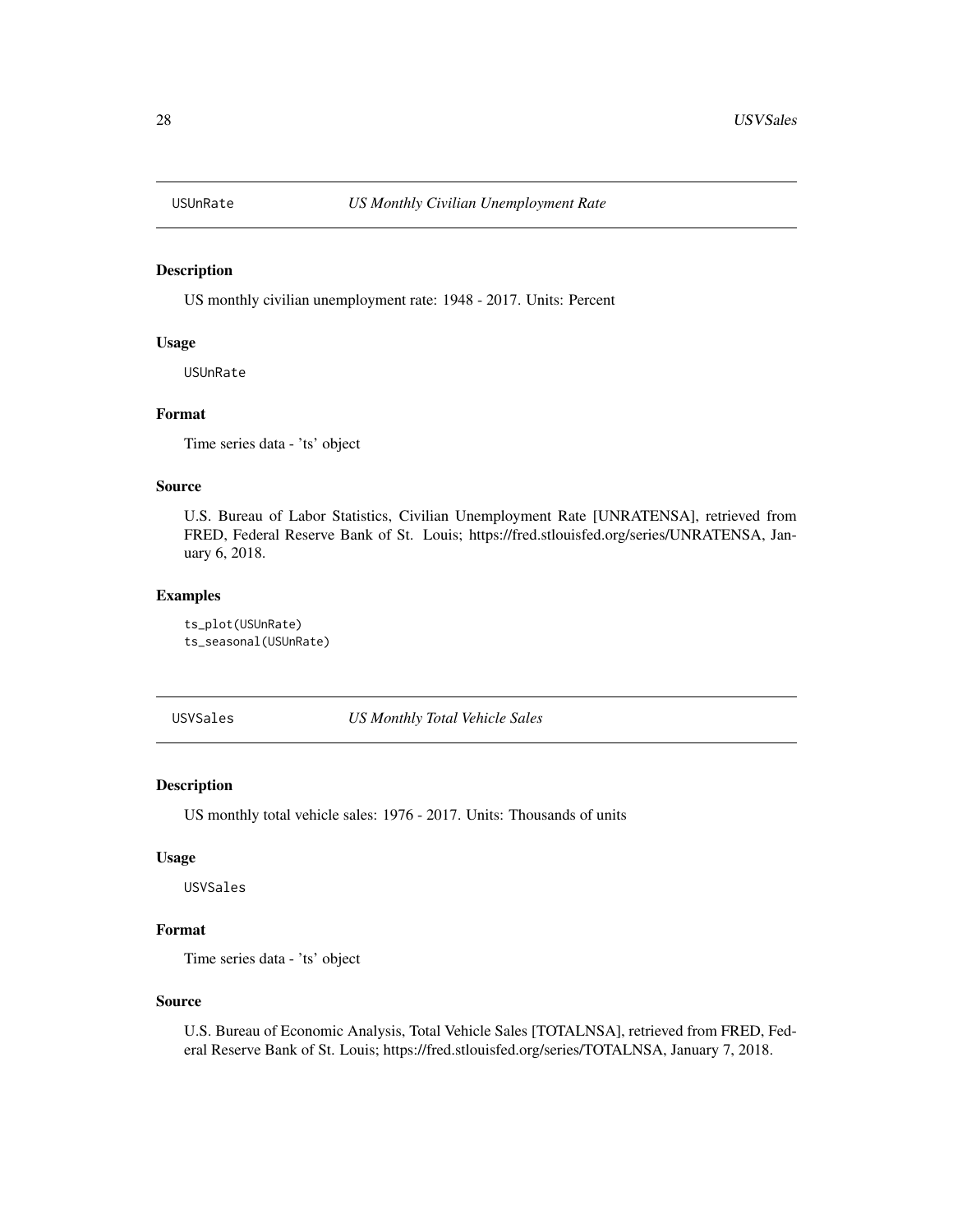#### <span id="page-28-0"></span>US\_indicators 29

#### Examples

```
ts_plot(USVSales)
ts_seasonal(USVSales)
```
US\_indicators *US Key Indicators - data frame format*

#### Description

Monthly total vehicle sales and unemployment rate: 1976 - 2018. Units: Dollars per Kg

#### Usage

US\_indicators

#### Format

Time series data - 'data.frame' object

#### Source

U.S. Bureau of Economic Analysis, Total Vehicle Sales [TOTALNSA], retrieved from FRED, Federal Reserve Bank of St. Louis; https://fred.stlouisfed.org/series/TOTALNSA, January 7, 2018. U.S. Bureau of Labor Statistics, Civilian Unemployment Rate [UNRATENSA], retrieved from FRED, Federal Reserve Bank of St. Louis; https://fred.stlouisfed.org/series/UNRATENSA, January 6, 2018.

# Examples

ts\_plot(US\_indicators)

xts\_to\_ts *Converting 'xts' object to 'ts' object*

#### Description

Converting 'xts' object to 'ts' object

# Usage

xts\_to\_ts(xts.obj)

#### Arguments

xts.obj a univariate 'xts' object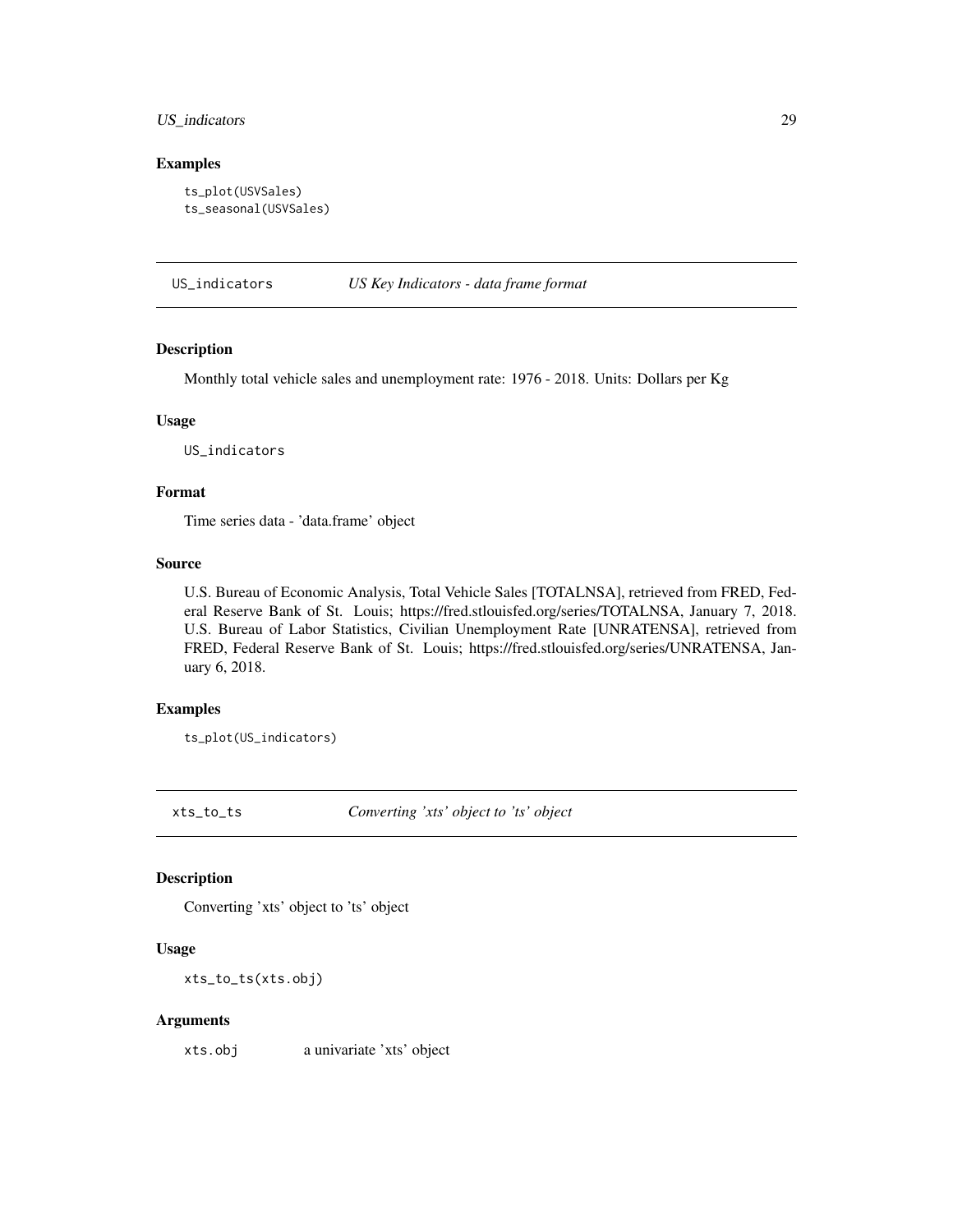# Examples

```
data("Michigan_CS", package = "TSstudio")
class(Michigan_CS)
ts_plot(Michigan_CS)
Michigan_CS_ts <- xts_to_ts(Michigan_CS)
ts_plot(Michigan_CS_ts)
```
zoo\_to\_ts *Converting 'zoo' object to 'ts' object*

#### Description

Converting 'zoo' object to 'ts' object

#### Usage

zoo\_to\_ts(zoo.obj)

# Arguments

zoo.obj a univariate 'zoo' object

# Examples

```
data("EURO_Brent", package = "TSstudio")
class(EURO_Brent)
ts_plot(EURO_Brent)
EURO_Brent_ts <- zoo_to_ts(EURO_Brent)
class(EURO_Brent_ts)
ts_plot(EURO_Brent_ts)
```
<span id="page-29-0"></span>